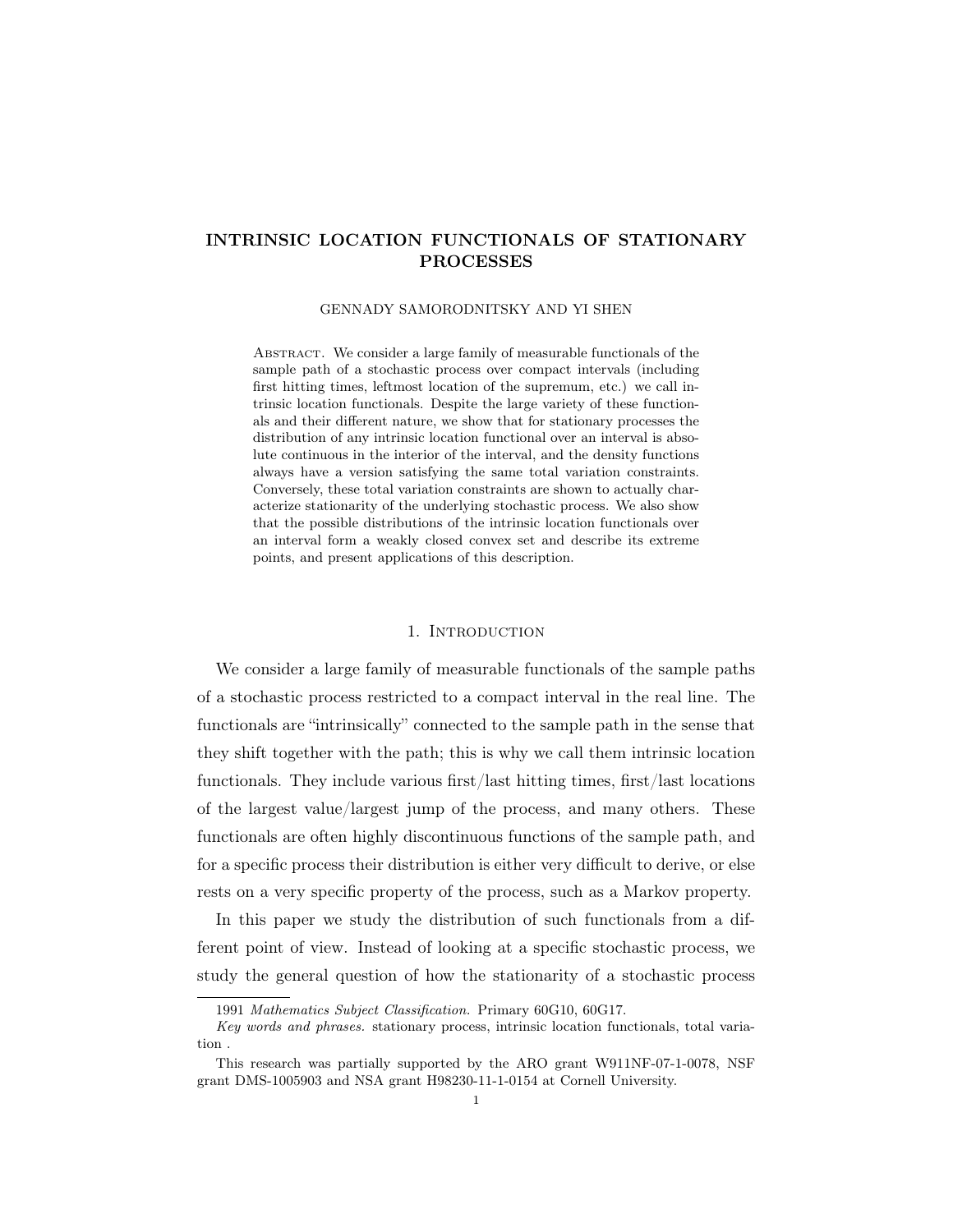#### 2 G. SAMORODNITSKY AND Y. SHEN

affects the distribution of an intrinsic location functional. Specifically, we show that the laws of any such functionals are absolutely continuous when restricted to the interior of the interval, and their densities have a version that satisfies very specific total variation constraints. For one very specific functional, the leftmost location of the supremum over an interval, such total variation constraints were established in Samorodnitsky and Shen (2012b), but in this paper we show that this behaviour is universal, in the sense that the constraints are shown to hold for a large variety of functionals. This universality turns out to be a characterization of stationarity. That is, given a fixed stochastic process, if for a rich enough subfamily of intrinsic location functionals, the distribution of the functional has a density within each interval that satisfies the total variation constraints, then the process has to be stationary.

We study the structure of the family of the probability distributions characterized by the total variation constraints. We determine its extreme points and show how this can be used so solve certain extremal problems.

The rest of this paper is organized as follows. In Section 2 we define the intrinsic location functionals and consider a number of examples. A description of the very specific features of the laws of intrinsic location functionals of stationary processes is stated and proved in Section 3, where we also include a discussion showing that all the defining properties of intrinsic location functionals are necessary for the conclusions of the theorem to hold. In Section 4 we discuss the structure of the set of all possible distributions of intrinsic location functionals and use it to solve certain extremal problems related to these functionals. In Section 5 we establish that the total variation constraints characterize stationarity of the process. The results of this section are refined and generalized in Section 6.

### 2. Intrinsic Location Functionals

Let H be a set of functions on R, invariant under shifts. That is, for any  $f \in H$  and  $c \in \mathbb{R}$  the function  $\theta_c f$  defined by  $\theta_c f(x) = f(x+c), x \in \mathbb{R}$ belongs to H. We equip H with its cylindrical  $\sigma$ -field. Let  $\mathcal I$  be the set of all compact, non-degenerate intervals in  $\mathbb{R}: \mathcal{I} = \{[a, b] : a < b, [a, b] \subset \mathbb{R}\}.$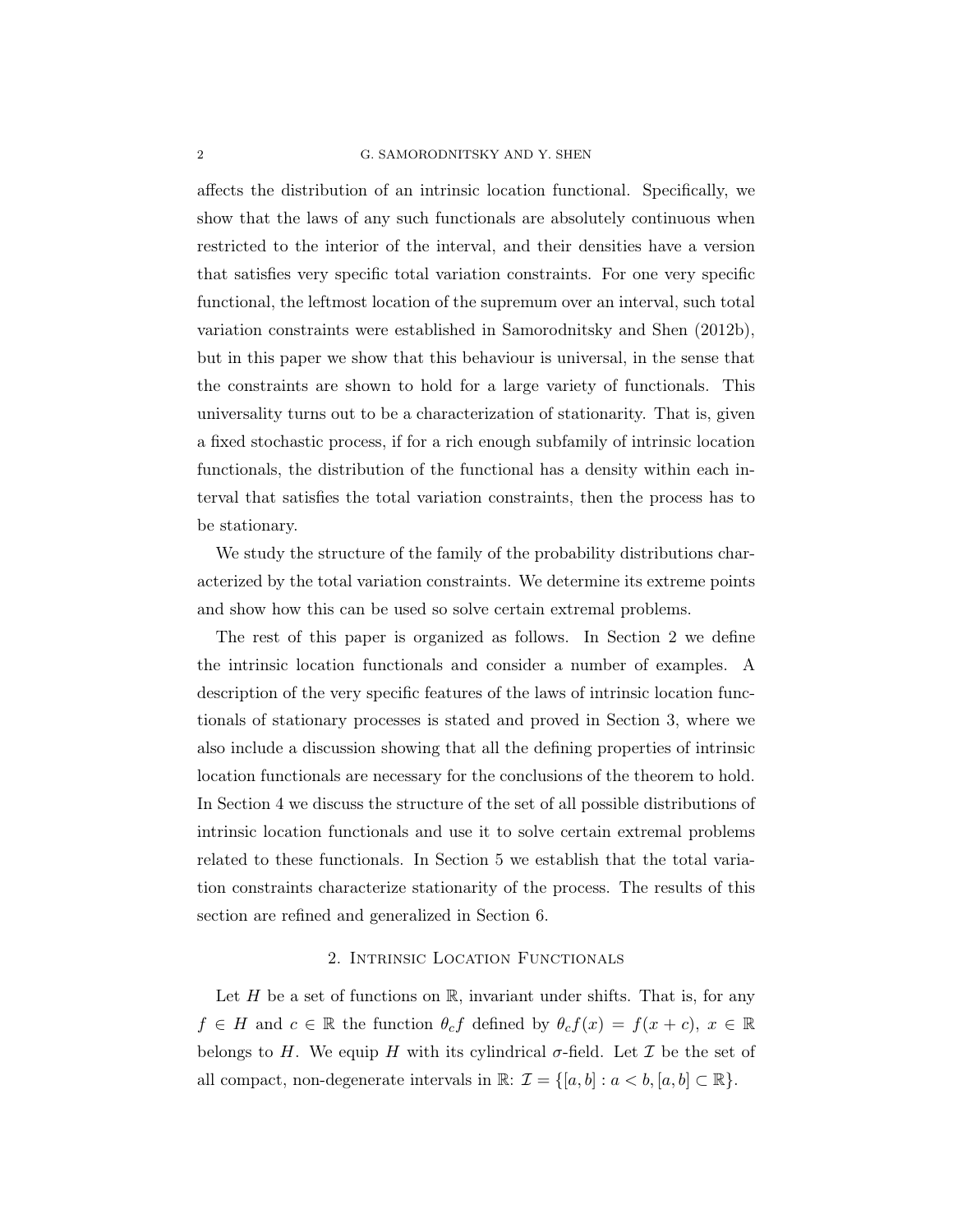**Definition 1.** A mapping  $L : H \times I \to \mathbb{R} \cup \{\infty\}$  is called an intrinsic location functional, if it satisfies the following conditions.

- (1) For every  $I \in \mathcal{I}$  the map  $L(\cdot, I) : H \to \mathbb{R} \cup {\infty}$  is measurable.
- (2) For every  $f \in H$  and  $I \in \mathcal{I}$ ,  $L(f, I) \in I \cup \{\infty\}$ .
- (3) (Shift compatibility) For every  $f \in H$ ,  $I \in \mathcal{I}$  and  $c \in \mathbb{R}$ ,

$$
L(f, I) = L(\theta_c f, I - c) + c,
$$

where  $I - c$  is the interval I shifted by  $-c$ , and  $\infty + c = \infty$ .

(4) (Stability under restrictions) For every  $f \in H$  and  $I_1, I_2 \in \mathcal{I}, I_2 \subseteq I_1$ ,

if  $L(f, I_1) \in I_2$ , then  $L(f, I_2) = L(f, I_1)$ .

(5) (Consistency of existence) For every  $f \in H$  and  $I_1, I_2 \in \mathcal{I}, I_2 \subseteq I_1$ ,

if 
$$
L(f, I_2) \neq \infty
$$
, then  $L(f, I_1) \neq \infty$ .

We associate the possibility of an infinite value of  $L$  with "non-existence": a certain condition is never satisfied over the interval I if  $L(f, I) = \infty$ . Otherwise,  $L(f, I) \in I$ . The shift compatibility requirement is the reason for the adjective "intrinsic". The stability under restrictions property asserts the global nature of  $L$  over the interval  $I$ . Finally, the consistency of existence property says that, if a certain condition is satisfied somewhere over a small interval, it is definitely satisfied somewhere over a larger interval as well.

**Example 2.1.** Let  $H$  be the space of the upper semi-continuous functions. Then the leftmost location of the supremum over the interval, defined as

$$
\tau_{f,[a,b]} := \inf\{s \in [a,b] : f(s) = \sup_{t \in [a,b]} f(t)\}
$$

is an intrinsic location functional. This functional was considered in detail in Samorodnitsky and Shen (2012b,a). It is an example of intrinsic location functional that does not take an infinite value. Of course, a similarly defined rightmost location of the supremum over the interval is an intrinsic location functional as well.

**Example 2.2.** Let H be the space of continuous functions  $\mathcal{C}(\mathbb{R})$ . Then the first hitting time of certain level  $l$ , defined as

$$
T^l_{f,[a,b]} := \inf\{s \in [a,b] : f(s) = l\}
$$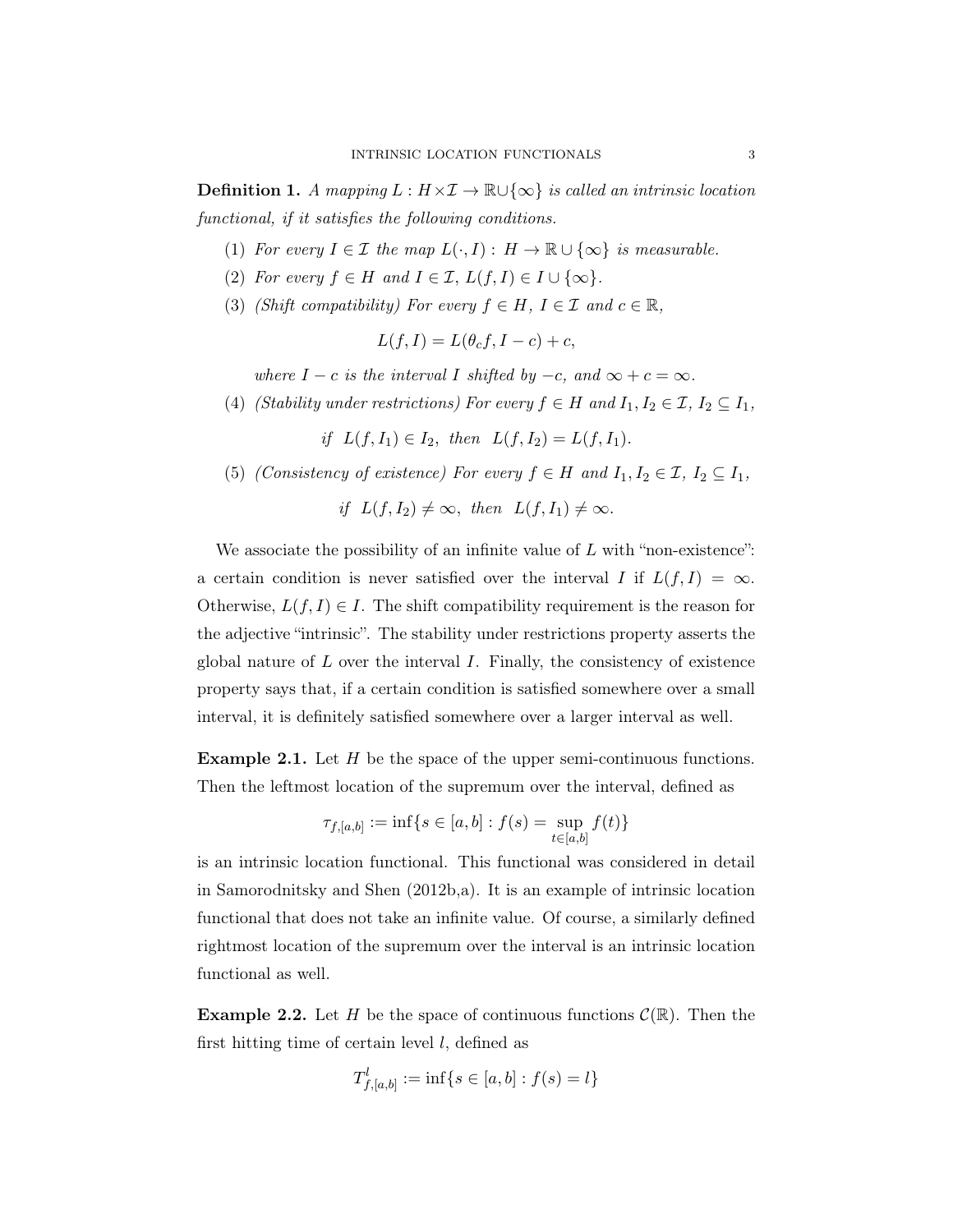is an intrinsic location functional. Replacing in this definition infimum by supremum leads to the last exit time of the level  $l$ , which is also an intrinsic location functional. In both cases an infinite value is a possibility.

It is easy to think of many other examples of intrinsic location functionals. A few further examples are the leftmost/rightmost point with the largest/smallest slope for  $C<sup>1</sup>$  functions, or the leftmost/rightmost location of the largest jump/the jump whose size is the closest to a given number for càdlàg functions. On the other hand, certain natural functionals fail to be intrinsic location functionals, as the following examples show.

**Example 2.3.** Let  $H = \mathcal{C}(\mathbb{R})$ . The first hitting time of a level l after a given time point  $t$ :

$$
T_{t,f,[a,b]}^l := \inf\{s \in [a,b], s \ge t : f(s) = l\}
$$

is not an intrinsic location functional, since it involves a fixed point  $t$  and, therefore, is not shift compatible.

**Example 2.4.** Let H be the set of all continuous functions on  $\mathbb{R}$  with separated local maxima. That is, for every  $f \in H$  and compact interval [a, b] there is  $\delta > 0$  so that  $|t_1 - t_2| \ge \delta$  for any two different local maxima  $t_1, t_2$ of f in  $[a, b]$ .

Given a function  $f \in H$  and an interval  $[a, b]$ , denote by  $A = \{t_1, t_2, ...\}$  the set of local maxima of f on  $[a, b]$ . Then the leftmost largest local maximum

$$
M^1_{f,[a,b]} := \inf\{s \in A : f(s) = \sup_{t \in A} f(t)\}
$$

is an intrinsic location functional; it is just the leftmost location of supremum over the interval of Example 2.1. However, the location of the leftmost second largest local maximum

$$
M_{f,[a,b]}^2 := \inf\{s \in A \setminus \{M_{f,[a,b]}^1\} : f(s) = \sup_{t \in A \setminus \{M_{f,[a,b]}^1\}} f(t)\}
$$

is not an intrinsic location functional, even though it is shift compatible. On a smaller interval, the second largest local maximum of the larger interval may become the largest local maximum. Therefore this functional is not stable under restrictions.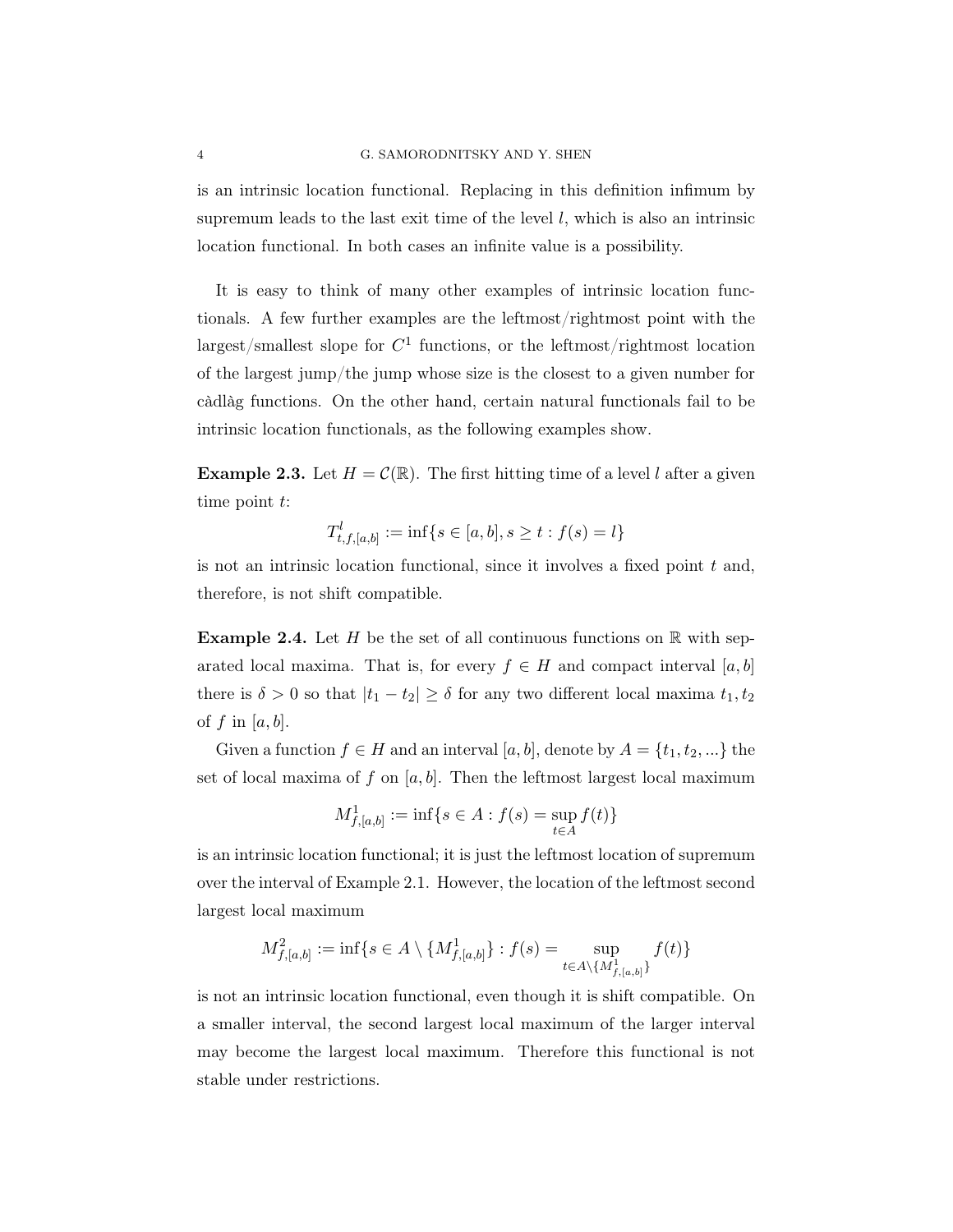**Example 2.5.** Let  $H = \mathcal{C}(\mathbb{R})$ . Then the first hitting time of certain level l within a fixed distance d to the right endpoint of the interval, defined as

$$
T_{f,[a,b]}^{l,d} := \inf\{s \in [a,b], s \ge b - d : f(s) = l\}
$$

is not an intrinsic functional. Although it is both shift compatible and stable under restrictions, it does not possess consistency of existence: such a hitting time may exist on a smaller interval, but disappear on a larger interval since the original location is now too far from the right endpoint of the interval.

In the remainder of the paper  $\mathbf{X} = (X(t), t \in \mathbb{R})$  is a stationary process defined on some probability space  $(\Omega, \mathcal{F}, P)$ , and having sample paths in H. For a compact interval  $[a, b]$ , we will denote the value of an intrinsic location functional L evaluated on the process **X** on that interval by  $L(\mathbf{X}, [a, b])$ . Note that our assumptions imply that  $L(\mathbf{X}, [a, b])$  is a well defined  $[a, b] \cup \{\infty\}$ valued random variable. Stationarity of the process and shift compatibility of  $L$ , clearly, imply that the distribution of  $L$  on an interval, relatively to its left endpoint, depends only on the length of the interval. Thus we will often study intervals of the type  $[0, b]$ , in which case, we will use the corresponding single variable notation  $L(\mathbf{X}, b)$ .

We denote by  $F_{\mathbf{X},[a,b]}$  the law of  $L(\mathbf{X},[a,b])$ ; it is a probability measure supported on the set  $[a, b] \cup \{\infty\}$ . Again, if the interval is of the type  $[0, b]$ , the corresponding notation is  $F_{\mathbf{X},b}$ . We preserve the same notation for the cumulative distribution function, i.e. we will write  $F_{\mathbf{X},[a,b]}(t)$  for the value  $F_{\mathbf{X},[a,b]}$  assigns to the interval  $[a,t], a \le t \le b$ , with the corresponding single variable notation if  $a = 0$ .

# 3. Properties of the distributions of intrinsic location FUNCTIONALS OF STATIONARY PROCESSES

The main result of this section is an extension of most parts of Theorem 3.1 in Samorodnitsky and Shen (2012b) from the special case of the leftmost location of the supremum to the general intrinsic location functionals defined in the previous section.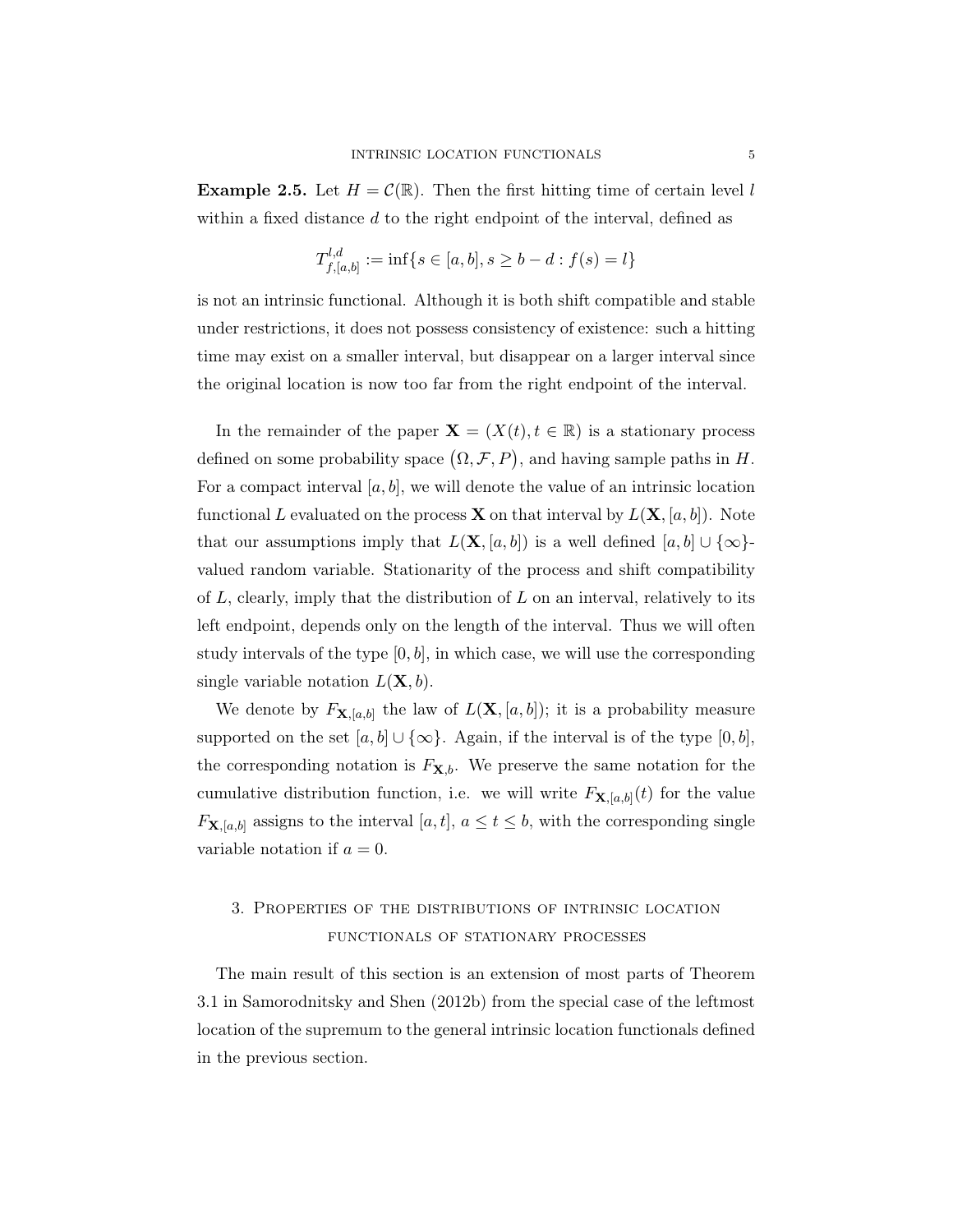**Theorem 3.1.** Let L be an intrinsic location functional and  $X = (X(t), t \in$  $\mathbb{R}$ ) a stationary process. Then the restriction of the law  $F_{\mathbf{X},T}$  to the interior  $(0, T)$  of the interval is absolutely continuous. The density, denoted by  $f_{\mathbf{X},T}$ , can be taken to be equal to the right derivative of the cdf  $F_{\mathbf{X},T}$ , which exists at every point in the interval  $(0, T)$ . In this case the density is right continuous, has left limits, and has the following properties.

(a) The limits

$$
f_{\mathbf{X},T}(0+) = \lim_{t \to 0} f_{\mathbf{X},T}(t) \text{ and } f_{\mathbf{X},T}(T-) = \lim_{t \to T} f_{\mathbf{X},T}(t)
$$

exist.

(b) The density has a universal upper bound given by

(3.1) 
$$
f_{\mathbf{X},T}(t) \le \max\left(\frac{1}{t}, \frac{1}{T-t}\right), 0 < t < T.
$$

(c) The density has a bounded variation away from the endpoints of the interval. Furthermore, for every  $0 < t_1 < t_2 < T$ , (3.2)

$$
TV_{(t_1,t_2)}(f_{\mathbf{X},T}) \leq \min(f_{\mathbf{X},T}(t_1),f_{\mathbf{X},T}(t_1-)) + \min(f_{\mathbf{X},T}(t_2),f_{\mathbf{X},T}(t_2-)),
$$

where

$$
TV_{(t_1,t_2)}(f_{\mathbf{X},T}) = \sup \sum_{i=1}^{n-1} |f_{\mathbf{X},T}(s_{i+1}) - f_{\mathbf{X},T}(s_i)|
$$

is the total variation of  $f_{\mathbf{X},T}$  on the interval  $(t_1, t_2)$ , and the supremum is taken over all choices of  $t_1 < s_1 < \ldots < s_n < t_2$ .

(d) The density has a bounded positive variation at the left endpoint and a bounded negative variation at the right endpoint. Furthermore, for every  $0 < \varepsilon < T$ ,

(3.3) 
$$
TV_{(0,\varepsilon)}^+(f_{\mathbf{X},T}) \leq \min(f_{\mathbf{X},T}(\varepsilon),f_{\mathbf{X},T}(\varepsilon-))
$$

and

(3.4) 
$$
TV_{(T-\varepsilon,T)}^-(f_{\mathbf{X},T}) \leq \min(f_{\mathbf{X},T}(T-\varepsilon),f_{\mathbf{X},T}(T-\varepsilon-)),
$$

where for any interval  $0 \le a < b \le T$ ,

$$
TV_{(a,b)}^{\pm}(f_{\mathbf{X},T}) = \sup \sum_{i=1}^{n-1} (f_{\mathbf{X},T}(s_{i+1}) - f_{\mathbf{X},T}(s_i))_{\pm}
$$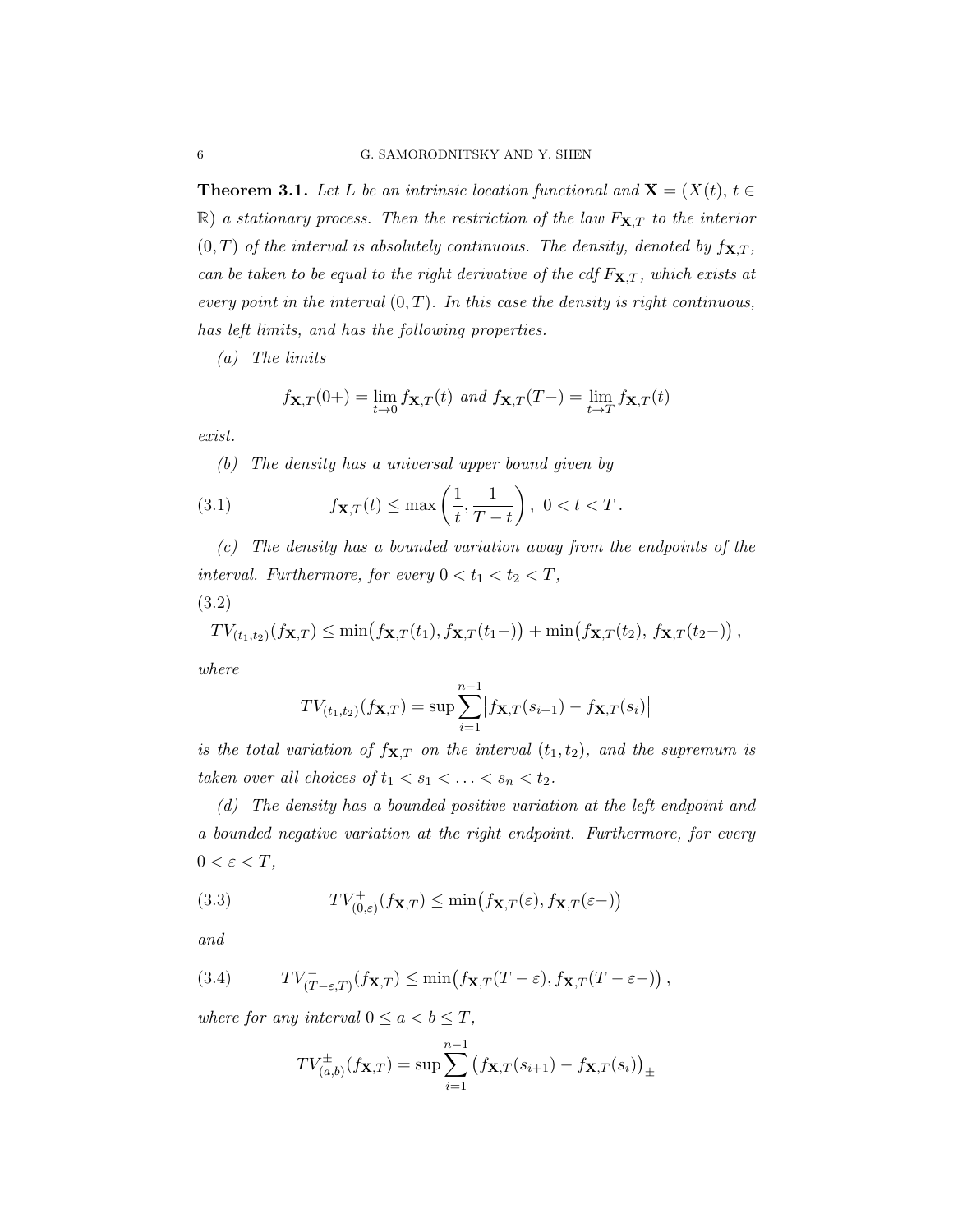is the positive (negative) variation of  $f_{\mathbf{X},T}$  on the interval  $(a, b)$ , and the supremum is taken over all choices of  $a < s_1 < \ldots < s_n < b$ .

(e) The limit  $f_{\mathbf{X},T}(0+) < \infty$  if and only if  $TV_{(0,\varepsilon)}(f_{\mathbf{X},T}) < \infty$  for some (equivalently, any)  $0 < \varepsilon < T$ , in which case

(3.5) 
$$
TV_{(0,\varepsilon)}(f_{\mathbf{X},T}) \leq f_{\mathbf{X},T}(0+) + \min(f_{\mathbf{X},T}(\varepsilon), f_{\mathbf{X},T}(\varepsilon-)) .
$$

Similarly,  $f_{\mathbf{X},T}(T-) < \infty$  if and only if  $TV_{(T-\varepsilon,T)}(f_{\mathbf{X},T}) < \infty$  for some (equivalently, any)  $0 < \varepsilon < T$ , in which case

(3.6) 
$$
TV_{(T-\varepsilon,T)}(f_{\mathbf{X},T}) \leq \min(f_{\mathbf{X},T}(T-\varepsilon),f_{\mathbf{X},T}(T-\varepsilon-)) + f_{\mathbf{X},T}(T-).
$$

The proof of Theorem 3.1 is parallel to the proof of Theorem 3.1 in Samorodnitsky and Shen (2012b); we provide an outline here. In particular, we have to verify that the possibility of an infinite value (impossible in the earlier work) is consistent with the argument.

Proof. We start with a lemma that is a counterpart of Lemma 2.1 in Samorodnitsky and Shen (2012b).

Lemma 3.1. (i) For any  $\Delta \in \mathbb{R}$ ,

$$
F_{\mathbf{X},[\Delta,T+\Delta]}(\cdot) = F_{\mathbf{X},T}(\cdot - \Delta).
$$

(ii) For any intervals  $[c, d] \subseteq [a, b],$ 

 $F_{\mathbf{X},[a,b]}(B) \leq F_{\mathbf{X},[c,d]}(B)$  for any Borel set  $B \subset [c,d]$ .

(iii) For any intervals  $[c, d] \subseteq [a, b]$ ,

$$
F_{\mathbf{X},[a,b]}(\{\infty\}) \leq F_{\mathbf{X},[c,d]}(\{\infty\}).
$$

Clearly, the three statements of Lemma 3.1 are directly implied by, respectively, shift compatibility, stability under restrictions and consistency of existence properties of intrinsic location functionals.

Choose  $0 < \delta < T/2$ . Using shift compatibility and stability under restrictions together with the stationarity of the process, the argument in Samorodnitsky and Shen (2012b) shows that for every  $\delta \leq t \leq T - \delta$ , for every  $\rho > 0$ and every  $0 < \varepsilon < \delta \rho/(1+\rho)$ 

(3.7) 
$$
P(t < L(\mathbf{X}, T) \le t + \varepsilon) \le \varepsilon (1 + \rho) \max\left(\frac{1}{t}, \frac{1}{T - t}\right);
$$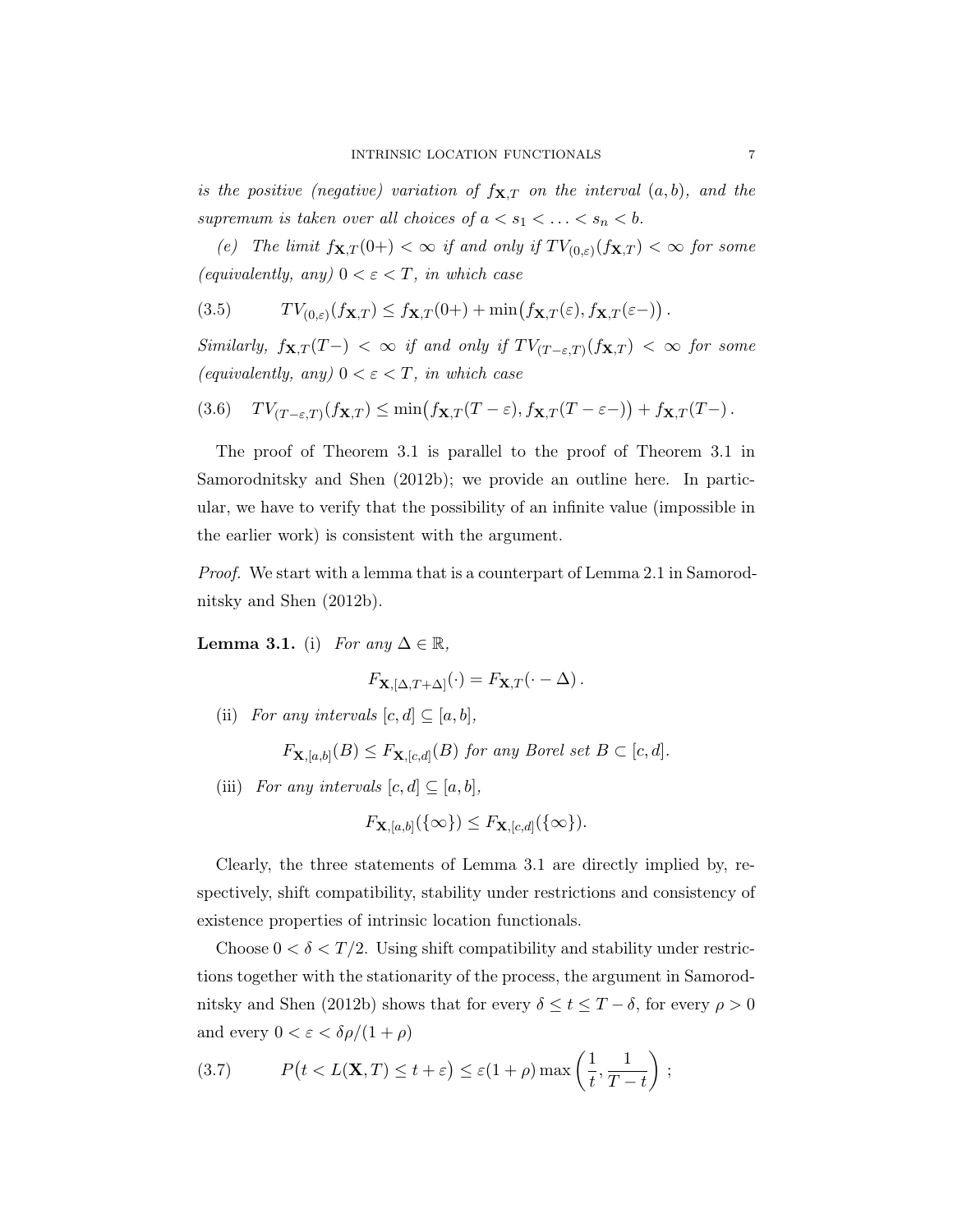a possibility of an infinite value does not play a role in this argument. Obviously, (3.7) implies absolute continuity of  $F_{\mathbf{X},T}$  on the interval  $(\delta, T - \delta)$ and, since  $\delta > 0$  can be taken to be arbitrarily small, also on  $(0, T)$ . The version of the density given by

$$
f_{\mathbf{X},T}(t) = \limsup_{\varepsilon \downarrow 0} \frac{1}{\varepsilon} P(t < L(\mathbf{X}, T) \le t + \varepsilon), \ 0 < t < T,
$$

automatically satisfies the bound (3.1).

The second important ingredient in the proof of the theorem is the following lemma, which is analogous to Lemma 3.1 in Samorodnitsky and Shen (2012b). Here the infinite value does play a role, so the consistency of existence property of intrinsic functionals has to be used.

Lemma 3.2. Let  $0 \leq \Delta < T$ . Then for every  $0 \leq \delta \leq \Delta$ ,  $f_{\mathbf{X},T-\Delta}(t) \geq$  $f_{\mathbf{X},T}(t+\delta)$  almost everywhere in  $(0,T-\Delta)$ . Furthermore, for every such  $\delta$ and every  $\varepsilon_1, \varepsilon_2 \geq 0$ , such that  $\varepsilon_1 + \varepsilon_2 < T - \Delta$ ,

(3.8) 
$$
\int_{\varepsilon_1}^{T-\Delta-\varepsilon_2} (f_{\mathbf{X},T-\Delta}(t) - f_{\mathbf{X},T}(t+\delta)) dt
$$

$$
\leq \int_{\varepsilon_1}^{\varepsilon_1+\delta} f_{\mathbf{X},T}(t) dt + \int_{T-\Delta-\varepsilon_2+\delta}^{T-\varepsilon_2} f_{\mathbf{X},T}(t) dt.
$$

*Proof.* The statement  $f_{\mathbf{X},T-\Delta}(t) \geq f_{\mathbf{X},T}(t+\delta)$  almost everywhere in  $(0, T -$ ∆) follows from Lemma 3.1 as in Samorodnitsky and Shen (2012b). For  $(3.8)$ , we have

$$
\int_{\varepsilon_1}^{T-\Delta-\varepsilon_2} (f_{\mathbf{X},T-\Delta}(t) - f_{\mathbf{X},T}(t+\delta)) dt
$$
  
\n
$$
= P(L(\mathbf{X},T-\Delta) \in (\varepsilon_1,T-\Delta-\varepsilon_2)) - P(L(\mathbf{X},T) \in (\varepsilon_1+\delta,T-\Delta-\varepsilon_2+\delta))
$$
  
\n
$$
= P(L(\mathbf{X},T) \notin (\varepsilon_1+\delta,T-\Delta-\varepsilon_2+\delta)) - P(L(\mathbf{X},T-\Delta) \notin (\varepsilon_1,T-\Delta-\varepsilon_2))
$$
  
\n
$$
= P(L(\mathbf{X},T) \in [0,\varepsilon_1+\delta)) + P(L(\mathbf{X},T) \in (T-\Delta-\varepsilon_2+\delta,T])
$$
  
\n
$$
+ P(L(\mathbf{X},T) = \infty) - P(L(\mathbf{X},T-\Delta) \in [0,\varepsilon_1))
$$
  
\n
$$
-P(L(\mathbf{X},T-\Delta) \in (T-\Delta-\varepsilon_2,T-\Delta]) - P(L(\mathbf{X},T-\Delta) = \infty)
$$
  
\n
$$
= P(L(\mathbf{X},T) \in (\varepsilon_1,\varepsilon_1+\delta)) + \left(P(L(\mathbf{X},T) \in [0,\varepsilon_1)) - P(L(\mathbf{X},T-\Delta) \in [0,\varepsilon_1))\right)
$$
  
\n
$$
+ P(L(\mathbf{X},T) \in (T-\Delta-\varepsilon_2+\delta,T-\varepsilon_2)) + \left(P(L(\mathbf{X},T) = \infty) - P(L(\mathbf{X},T-\Delta) = \infty)\right)
$$
  
\n
$$
+ \left(P(L(\mathbf{X},T) \in (T-\varepsilon_2,T]) - P(L(\mathbf{X},[\Delta,T]) \in (T-\varepsilon_2,T])\right)
$$
  
\n
$$
\leq P(L(\mathbf{X},T) \in (\varepsilon_1,\varepsilon_1+\delta)) + P(L(\mathbf{X},T) \in (T-\Delta-\varepsilon_2+\delta,T-\varepsilon_2))
$$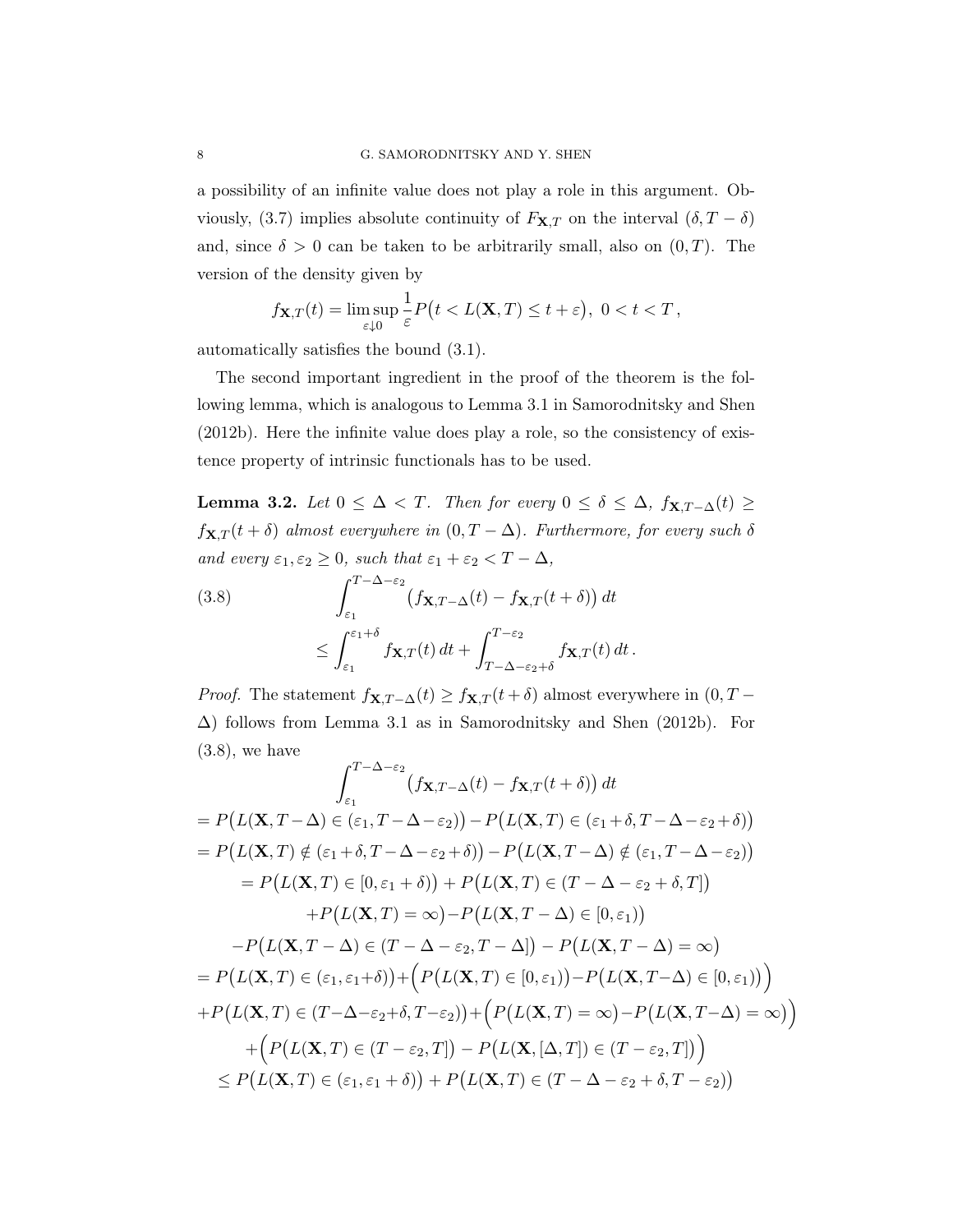$$
= \int_{\varepsilon_1}^{\varepsilon_1+\delta} f_{\mathbf{X},T}(t) dt + \int_{T-\Delta-\varepsilon_2+\delta}^{T-\varepsilon_2} f_{\mathbf{X},T}(t) dt,
$$

since by Lemma 3.1, all the differences of probabilities above are non-positive.

 $\Box$ 

Lemmas 3.1 and 3.2 are the only tools needed to complete the proof of Theorem 3.1 as in Samorodnitsky and Shen (2012b).  $\Box$ 

Absence of even one of the three defining properties of an intrinsic location functional will, generally, void the conclusions of Theorem 3.1. To demonstrate that, we will use examples 2.3, 2.4 and 2.5 above. In all cases we will use a very simple periodic stationary process  $X_{\text{per}}(t) = \sin(t + U)$ ,  $t \in \mathbb{R}$ , where U is uniformly distributed between 0 and  $2\pi$ . We will also use a simple device to show a failure of the conclusions of Theorem 3.1: suppose that for some  $0 < a < b < T$  we have  $P(L(\mathbf{X},T) \in [a,b]) = 1$ . Then a density with the prescribed total variation properties cannot exist. Indeed, take  $0 < t_1 < a, b < t_2 < T$ . Then the right hand side of  $(3.2)$  vanishes. On the other hand, the largest value of the density over the interval  $[a, b]$  cannot be smaller than  $1/(b - a)$ , so the left hand side of (3.2) cannot be smaller than  $2/(b - a)$ .

Example 3.2. The first hitting time after a given time defined in Example 2.3:  $T_{t,f,[a,b]}^l := \inf\{s \in [a,b], s \geq t : f(s) = l\}$  satisfies stability under restrictions and consistency of existence, but not shift compatibility. Take  $l = 0, t > 0$  and  $T > t + \pi$ . Then for the periodic process  $\mathbf{X}_{\text{per}}$  above,  $P(T_{t,\mathbf{X}_{\text{per}},[0,T]}^{l} \in [t,t+\pi]) = 1$ , and the conclusions of Theorem 3.1 cannot hold.

**Example 3.3.** The leftmost second largest local maximum functional  $M_{f,[a,b]}^2$ of Example 2.4 satisfies shift compatibility and consistency of existence, but not stability under restrictions. Let  $T > 2\pi$ . For the periodic process  $\mathbf{X}_{\text{per}}$ above,  $P(M_{\mathbf{X}_{\text{per}},[0,T]}^2 \in [\pi,2\pi]) = 1$ , so the conclusions of Theorem 3.1 cannot hold.

**Example 3.4.** The first hitting time of a level l within a fixed distance d to the right endpoint of the interval,  $T_{f_k}^{l,d}$  $f_{,[a,b]}^{u,a}$  of Example 2.5, satisfies shift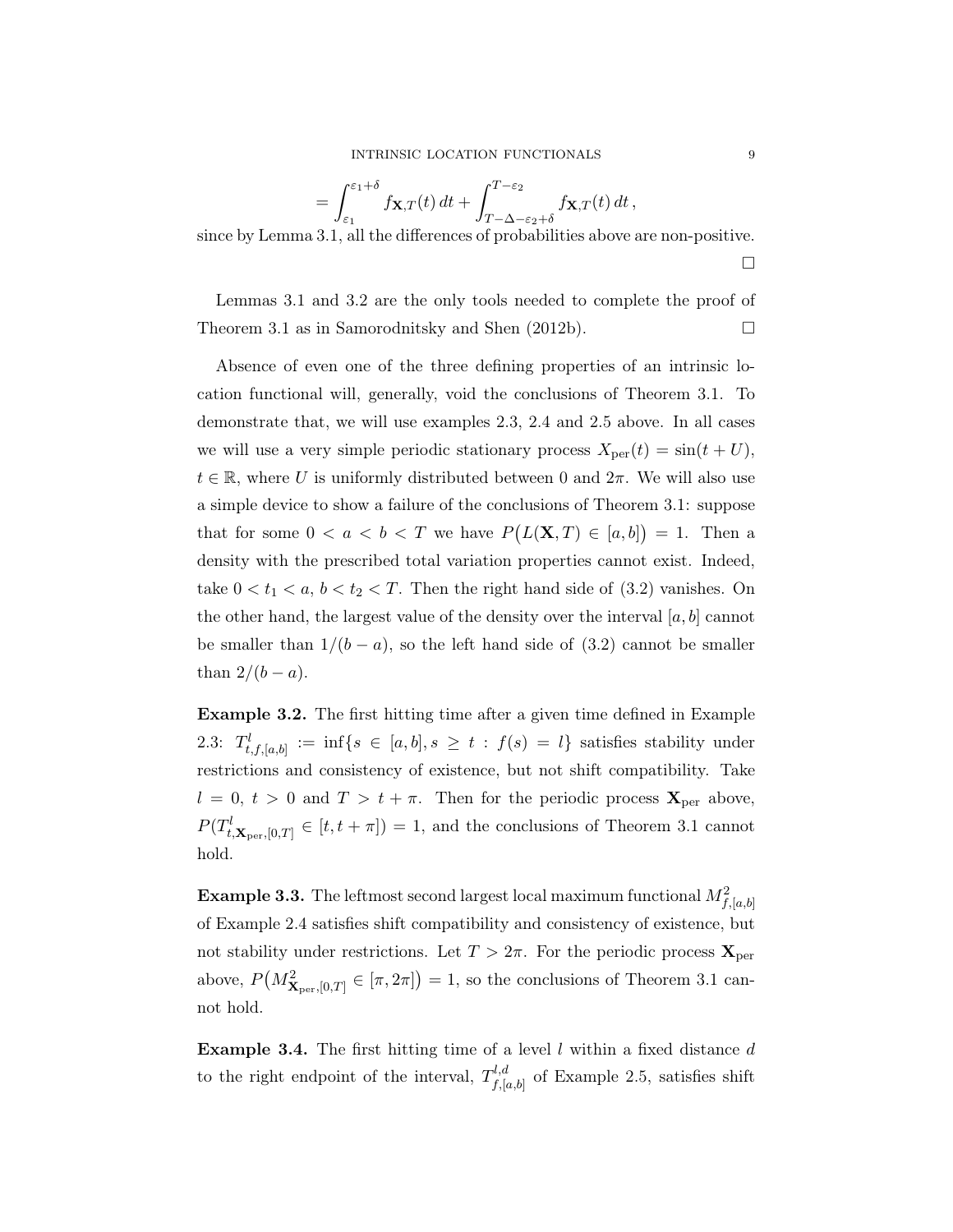compatibility and stability under restrictions, but not consistency of existence. Let  $l = 0$  and  $T > d > \pi$ . Then for the periodic process  $\mathbf{X}_{\text{per}}$  above,  $P(T^{l,d}_{\mathbf{x}})$  $\mathbf{x}_{\text{per},[0,T]} \in [T-d,T-d+\pi] = 1.$  Once again, the conclusions of Theorem 3.1 cannot hold.

#### 4. Structure of the set of all possible distributions

Theorem 3.1 of the previous section shows that the distribution of  $L(\mathbf{X}, T)$ for any intrinsic location functional  $L$ , any stationary process  $\bf{X}$  and any positive real number  $T$  is of a very special type. In this section we study the fine structure of this class of laws.

We denote by  $A_T$  the class of probability measures F on  $[0, T] \cup {\infty}$  with the following properties.

- (1) The restriction of F to the interior  $(0, T)$  of the interval is absolutely continuous.
- (2) A version of the density is given by the right derivative of the cdf  $F([0, t]), 0 < t < T$ , which exists at every point in the interval  $(0, T)$ .
- (3) This density  $f$  is right continuous, has left limits, and satisfies the total variation constraints  $(3.2)$ ,  $(3.3)$ ,  $(3.4)$ ,  $(3.5)$  and  $(3.6)$ .

It is elementary to check that the total variation constraints (3.2) imply the upper bound (3.1) on the densities of all laws in  $A_T$ .

We endow the set  $[0, T] \cup \{\infty\}$  with the topology obtained by treating the infinite point as an isolated point of the set. Let  $\mathcal{P}_T$  be the collection of all probability measures on  $[0, T] \cup \{\infty\}.$ 

**Theorem 4.1.** The set  $A_T$  is a weakly closed convex subset of  $\mathcal{P}_T$ . Moreover, for any  $0 < \varepsilon < T/2$ , the restrictions of the laws in  $A_T$  to the interval  $(\varepsilon, T - \varepsilon)$  form a compact in total variation family of finite measures.

*Proof.* The convexity of  $A_T$  is obvious. Fix  $0 < \varepsilon < T/2$ , and let f be the version of the density of an arbitrary member of the class  $A_T$  in the interior of the interval [0, T] described in the definition of that class. For  $x > 0$  small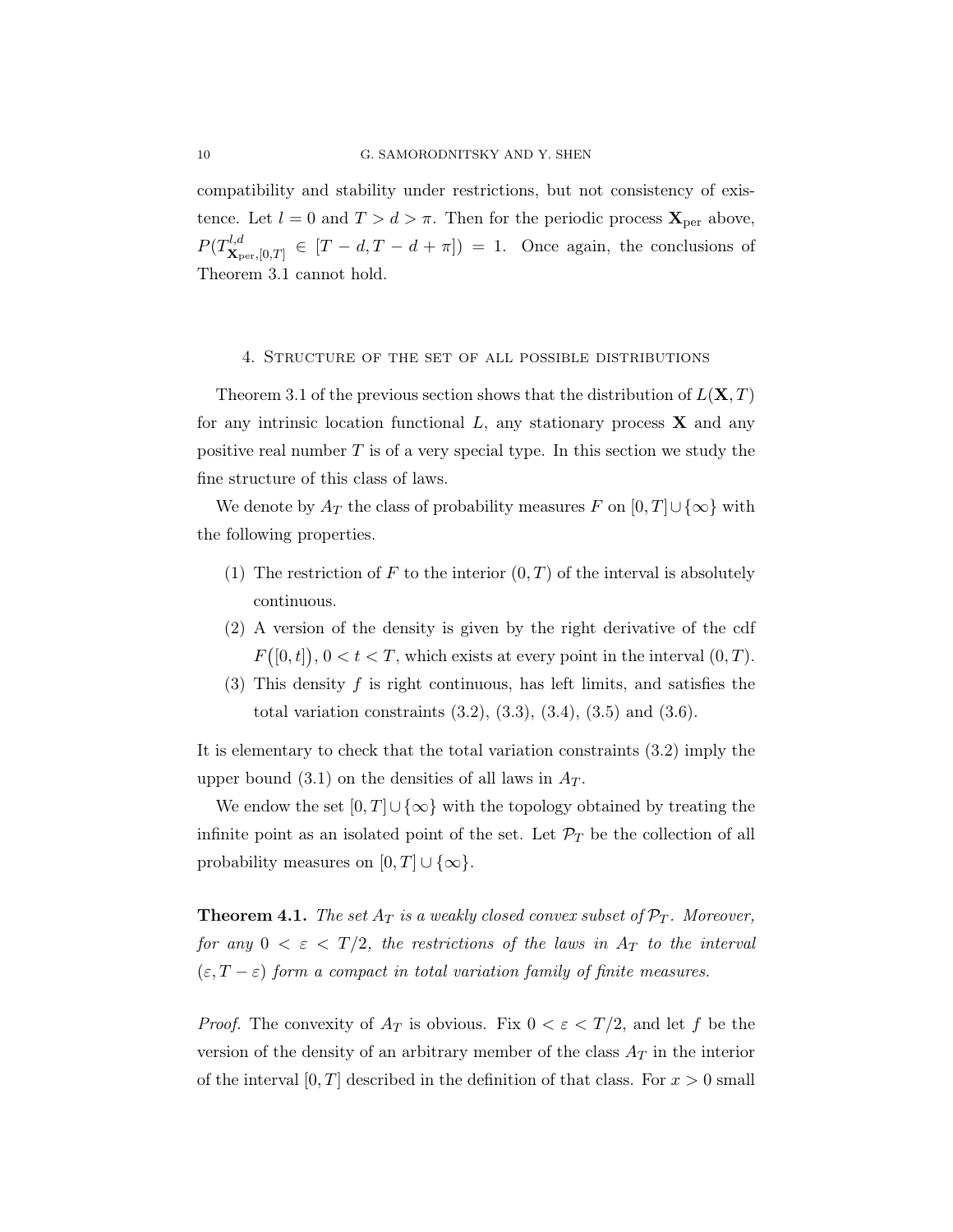enough, we have

$$
\int_{\varepsilon}^{T-\varepsilon} \left| f(x+y) - f(y) \right| dy = \sum_{j=1}^{\lfloor (T-2\varepsilon)/x \rfloor} \int_{\varepsilon+(j-1)x}^{\varepsilon+jx} \left| f(x+y) - f(y) \right| dy
$$
  
+ 
$$
\int_{\varepsilon+\lfloor (T-2\varepsilon)/x \rfloor x}^{T-\varepsilon} \left| f(x+y) - f(y) \right| dy
$$
  

$$
\leq \int_{0}^{x} \sum_{j=1}^{\lfloor (T-2\varepsilon)/x \rfloor} \left| f(\varepsilon+jx+y) - f(\varepsilon+(j-1)x+y) \right| dy + \max \left( \frac{1}{\varepsilon}, \frac{1}{T-\varepsilon} \right) x
$$

$$
\leq TV_{(\varepsilon,T-\varepsilon)}(f)x + \max\left(\frac{1}{\varepsilon},\frac{1}{T-\varepsilon}\right)x \leq 3\max\left(\frac{1}{\varepsilon},\frac{1}{T-\varepsilon}\right)x
$$

by (3.2) and (3.1). Since the final upper bound converges to 0 as  $x \to 0$ uniformly over the entire class  $A_T$ , we conclude by Theorem 20, p. 298 in Dunford and Schwartz (1988) that the family of the densities of the laws in  $A_T$  is relatively compact in  $L_1(\varepsilon, T - \varepsilon)$ , for each  $0 < \varepsilon < T/2$ .

Next, let  $F_n$ ,  $n = 1, 2, \ldots$  be a sequence of probability measures in  $A_T$ such that  $F_n \Rightarrow F$  for some  $F \in \mathcal{P}_T$ . For  $n \geq 1$  we denote by  $f_n$  the version of the density of  $F_n$  in the interior of the interval  $[0, T]$  described in the definition of the class  $A_T$ . Let  $0 < t < T$ . For  $0 < \varepsilon < \min(t, T - t)$  we have

$$
F\big((t-\varepsilon,t+\varepsilon)\big) \leq \liminf_{n\to\infty} F_n\big((t-\varepsilon,t+\varepsilon)\big) \leq \int_{t-\varepsilon}^{t+\varepsilon} \max\left(\frac{1}{s},\frac{1}{T-s}\right) ds.
$$

This implies that  $F$  is absolutely continuous in the interior of the interval  $[0, T]$  with a density f satisfying

$$
f(t) \le \max\left(\frac{1}{t}, \frac{1}{T-t}\right), \ 0 < t < T.
$$

Since for every  $0 < \varepsilon < T/2$  the sequence  $(f_n)$  is relatively compact in  $L_1(\varepsilon, T - \varepsilon)$ , we conclude that

(4.1) 
$$
f_n \to f \text{ in } L_1(\varepsilon, T - \varepsilon).
$$

Fix once again  $0 < \varepsilon < T/2$ , and notice that, according to (4.1), there is a subsequence  $(f_{n_k})$  with  $n_k \to \infty$  such that

(4.2) 
$$
f_{n_k} \to f
$$
 a.e. in  $(\varepsilon, T - \varepsilon)$ .

In the computations in the sequel we will identify, for typographical convenience, the subsequence  $(f_{n_k})$  with the entire sequence  $(f_n)$ . Let  $A_*$  be the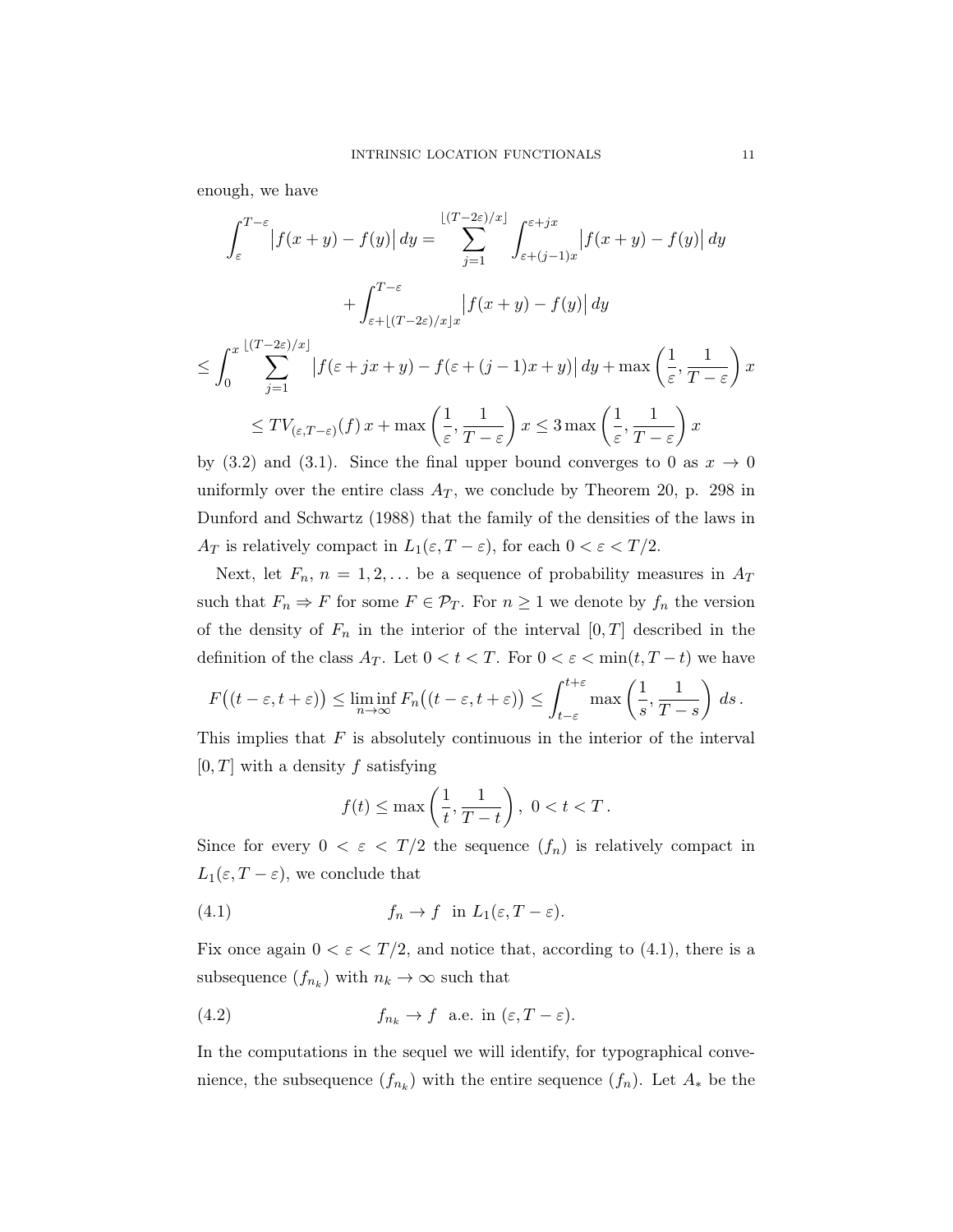set of  $\varepsilon < t < T - \varepsilon$  of full measure for which the convergence in (4.2) takes place.

The next step is to show that for every  $\varepsilon < t < T - \varepsilon$ ,

(4.3) 
$$
\lim_{s \downarrow t, s \in A_*} f(s) \text{ exists, and } \lim_{s \uparrow t, s \in A_*} f(s) \text{ exists.}
$$

We will prove the first statement in  $(4.3)$ ; the second one is analogous. Suppose that, to the contrary, for some  $\varepsilon < t < T - \varepsilon$  the limit from the right does not exist. Then there are sequences in  $A_*, s_m \downarrow t$  and  $v_m \downarrow t$ , such that

$$
b := \lim_{m \to \infty} f(s_m) > a := \lim_{m \to \infty} f(v_m).
$$

We may, of course, assume that  $s_1 > v_1 > s_2 > v_2 > \ldots > t$ . Let  $\tau = b-a$ 0, and take  $M$  so large that

(4.4) 
$$
f(s_m) > b - \tau/6
$$
,  $f(v_m) < a + \tau/6$  for all  $m > M$ .

Choose  $K$  so large that

$$
(2K-1)\tau > 6 \max\left(\frac{1}{\varepsilon}, \frac{1}{T-\varepsilon}\right),\,
$$

and choose  $n$  so large that

(4.5) 
$$
|f_n(v_m) - f(v_m)| \le \tau/6, \ |f_n(s_m) - f(s_m)| \le \tau/6
$$

for each  $m = M + 1, ..., M + K$ ; this is possible to achieve since each  $s_m$ and each  $v_m$  is in the set  $A_*$ . It follows from (4.4) and (4.5) that

$$
f_n(s_m) > b - \tau/3
$$
,  $f_n(v_m) < a + \tau/3$  for each  $m = M + 1, ..., M + K$ ,

so that

$$
\sum_{m=M+1}^{m+K} |f_n(s_m) - f_n(v_m)| + \sum_{m=M+1}^{m+K-1} |f_n(v_m) - f_n(s_{m+1})| > (2K-1)\tau/3.
$$

By the choice of  $K$ , however, this contradicts the total variation constraint (3.2) since, by (3.1),

$$
\max(f_n(s_{M+1}), f_n(v_{M+K})\big) \leq \max\left(\frac{1}{\varepsilon}, \frac{1}{T-\varepsilon}\right).
$$

Therefore, (4.3) holds.

Next, we show that the set

$$
B_* = \left\{ t \in A_* : f(t) \neq \lim_{s \downarrow t, s \in A_*} f(s) \right\}
$$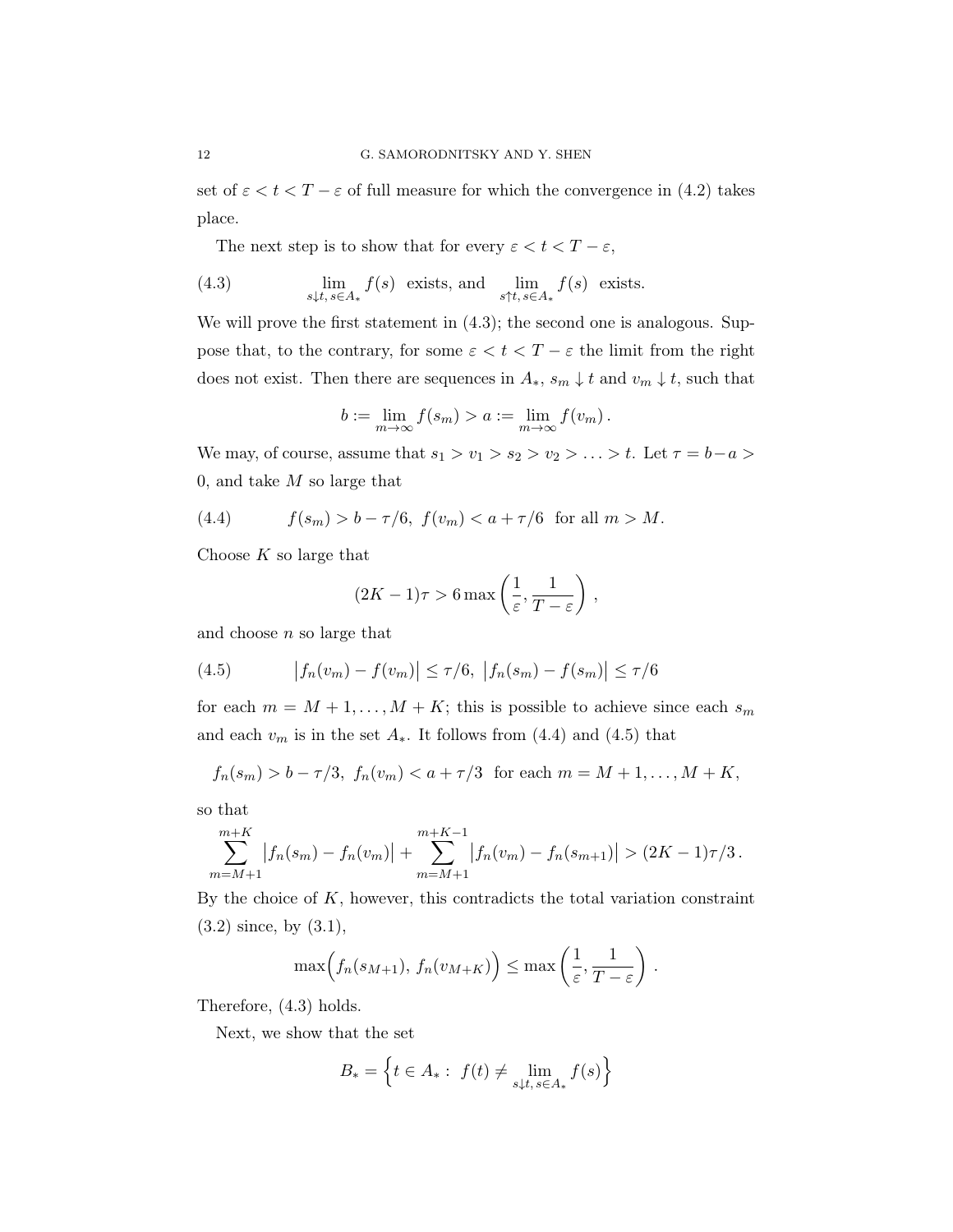is, at most, countable, which will follow once we check that for any  $\theta > 0$ the set

$$
B_*(\theta) = \left\{ t \in A_* : \left| f(t) - \lim_{s \downarrow t, s \in A_*} f(s) \right| > \theta \right\}
$$

is finite. Specifically, we will show that the cardinality of  $B_*(\theta)$  does not exceed

$$
\frac{6}{\theta} \max \left( \frac{1}{\varepsilon}, \frac{1}{T-\varepsilon} \right) .
$$

Indeed, suppose that, to the contrary, there are points  $\varepsilon < v_1 < v_2 < \ldots <$  $v_K < T - \varepsilon$  in  $B_*(\theta)$  for some

$$
K > \frac{6}{\theta} \max\left(\frac{1}{\varepsilon}, \frac{1}{T-\varepsilon}\right).
$$

For each  $m = 1, \ldots, K$  choose  $s_m \in A_*$ ,  $v_m < s_m < v_{m+1}$  (with  $v_{K+1} =$  $T - \varepsilon$ ) such that

$$
|f(v_m) - f(s_m)| > \theta.
$$

Finally, choose  $n$  so large that

$$
|f_n(v_m) - f(v_m)| \le \theta/3, |f_n(s_m) - f(s_m)| \le \theta/3, m = 1,..., K.
$$

Then for every  $m = 1, \ldots, K$  we have

$$
\left|f_n(v_m) - f_n(s_m)\right| > \theta/3,
$$

so that by the choice of  $K$ ,

$$
\sum_{m=1}^{K} |f_n(s_m) - f_n(v_m)| > 2 \max \left( \frac{1}{\varepsilon}, \frac{1}{T - \varepsilon} \right).
$$

Once again, this is incompatible with the combination of the total variation constraint (3.2) and the upper bound (3.1). The resulting contradiction proves that the set  $B_*$  is, at most, countable.

The standard diagonal argument now allows us to get rid of  $\varepsilon > 0$  in the above conclusions: there is a subsequence  $(f_{n_k})$  with  $n_k \to \infty$  such that  $f_{n_k}(t) \to f(t)$  for almost every  $0 < t < T$ , say, for  $t \in A_*$ . Furthermore, for every  $0 < t < T$  (4.3) holds. Finally, the set  $B_*$  (defined now for the entire interval  $(0, T)$  is at most countable. We are in a position to define now

(4.6) 
$$
g(t) = \lim_{s \downarrow t, s \in A_*} f(s), \ 0 < t < T.
$$

The resulting function is automatically right continuous with left limits. Moreover, g coincides with f on  $A_* \setminus B_*$ , i.e. g is a version of f, hence a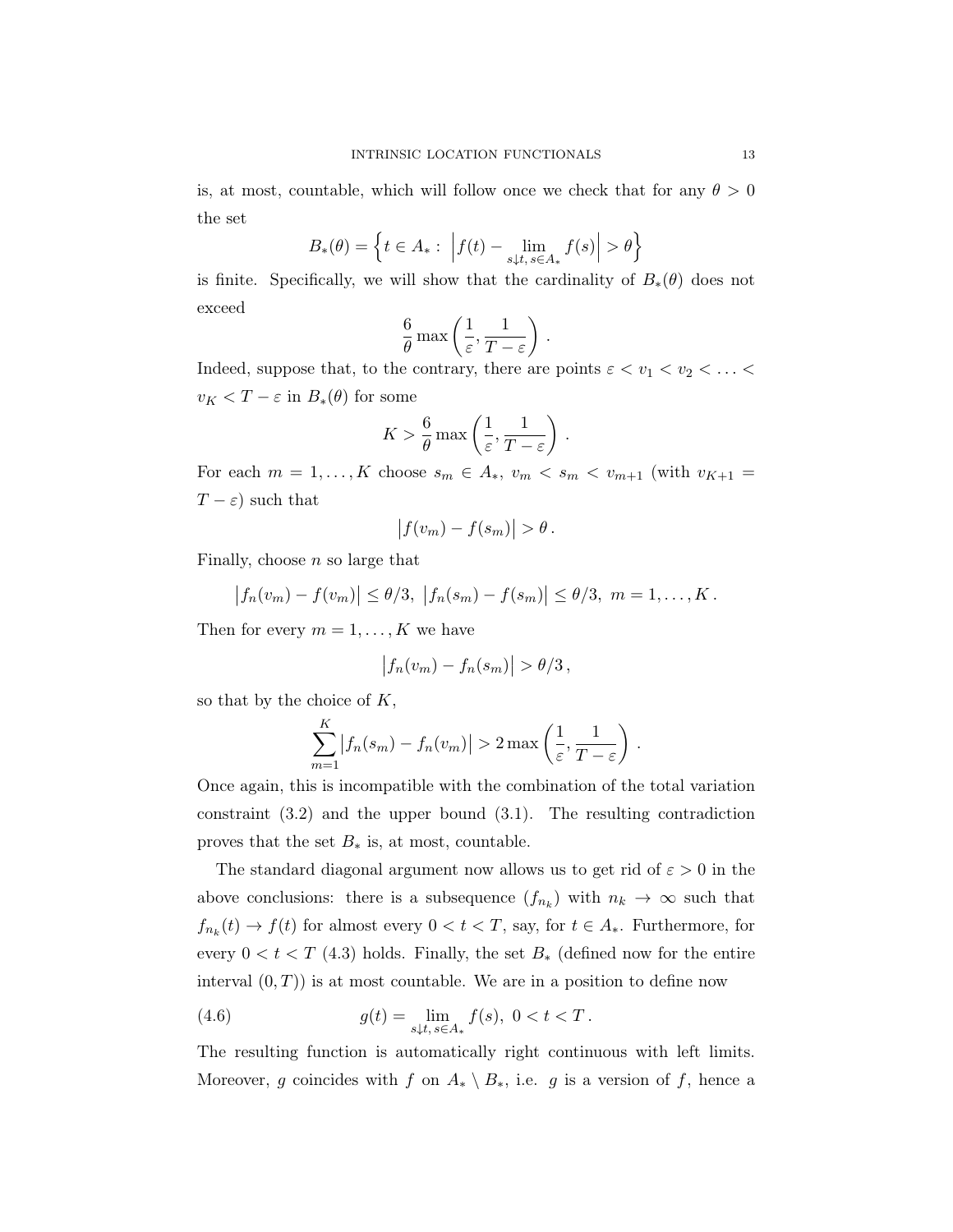density of the limiting law F in the interior of the interval  $[0, T]$ . The right continuity of  $g$  shows that the right derivative of  $F$  exists at every point in  $(0, T)$  and coincides with g at that point. By construction, g satisfies the total variation constraints  $(3.2), (3.3), (3.4), (3.5)$  and  $(3.6)$ . This proves that  $A_T$  is weakly closed.

Finally, let  $0 < \varepsilon < T/2$ , and let  $(F_n)$  be a sequence in  $A_T$ . By the weak compactness of  $\mathcal{P}_T$ , we can choose a subsequence  $(F_{n_k})$  with  $n_k \to \infty$ weakly converging in  $\mathcal{P}_T$  to some F; since we already know that  $A_T$  is weakly closed,  $F \in A_T$ . Let f be some version of the density of F in  $(0, T)$ . We have established in the course of the proof that the densities  $(f_{n_k})$  of the laws  $(F_{n_k})$  form a relatively compact family in  $L_1(\varepsilon, T - \varepsilon)$ . Since f can be the only limit point, we conclude that  $f_{n_k} \to f$  in  $L_1(\varepsilon, T - \varepsilon)$ . This, of course, means that the restrictions of the laws  $(F_{n_k})$  to the interval  $(\varepsilon, T - \varepsilon)$ converge in total variation to the restriction of the law  $F$  to the same interval, so the last statement of the theorem has been proved.

Note that the set of finite signed measures on  $[0, T] \cup \{\infty\}$  equipped with the topology of weak convergence is a locally convex topological vector space. According to Theorem 4.1, the set  $A_T$  is a compact convex subset of that space. By the Krein-Milman theorem, the set  $A_T$  is equal to the closed convex hull of its extreme points; see e.g. Theorem 4, p. 440 in Dunford and Schwartz (1988). Our next result describes the extreme points of the set  $A_T$ .

#### **Theorem 4.2.** The extreme points of the set  $A_T$  are:

(1) the measures  $\mu_t$ ,  $t \in (0,T)$  concentrated on  $(0,T)$ , absolutely continuous with respect to the Lebesgue measure on  $(0, T)$ , with density functions  $f_{\mu_t} = \frac{1}{t}$  $\frac{1}{t} \mathbf{1}_{(0,t)}, 0 < t < T;$ 

(2) the measures  $\nu_t$ ,  $t \in (0,T)$  concentrated on  $(0,T)$ , absolutely continuous with respect to the Lebesque measure on  $(0, T)$ , with density functions  $f_{\nu_t} = \frac{1}{T-t} \mathbf{1}_{(t,T)}$ ,  $0 < t < T$ ;

(3) the point masses  $\delta_0$ ,  $\delta_T$  and  $\delta_\infty$ .

*Proof.* Since any probability measure m in  $A_T$  admits a unique decomposition of the type  $m = \alpha_1 \delta_0 + \alpha_2 \delta_T + \alpha_3 \delta_\infty + \beta m_{AC}$ , where  $\alpha_1, \alpha_2, \alpha_3, \beta \ge 0$ ,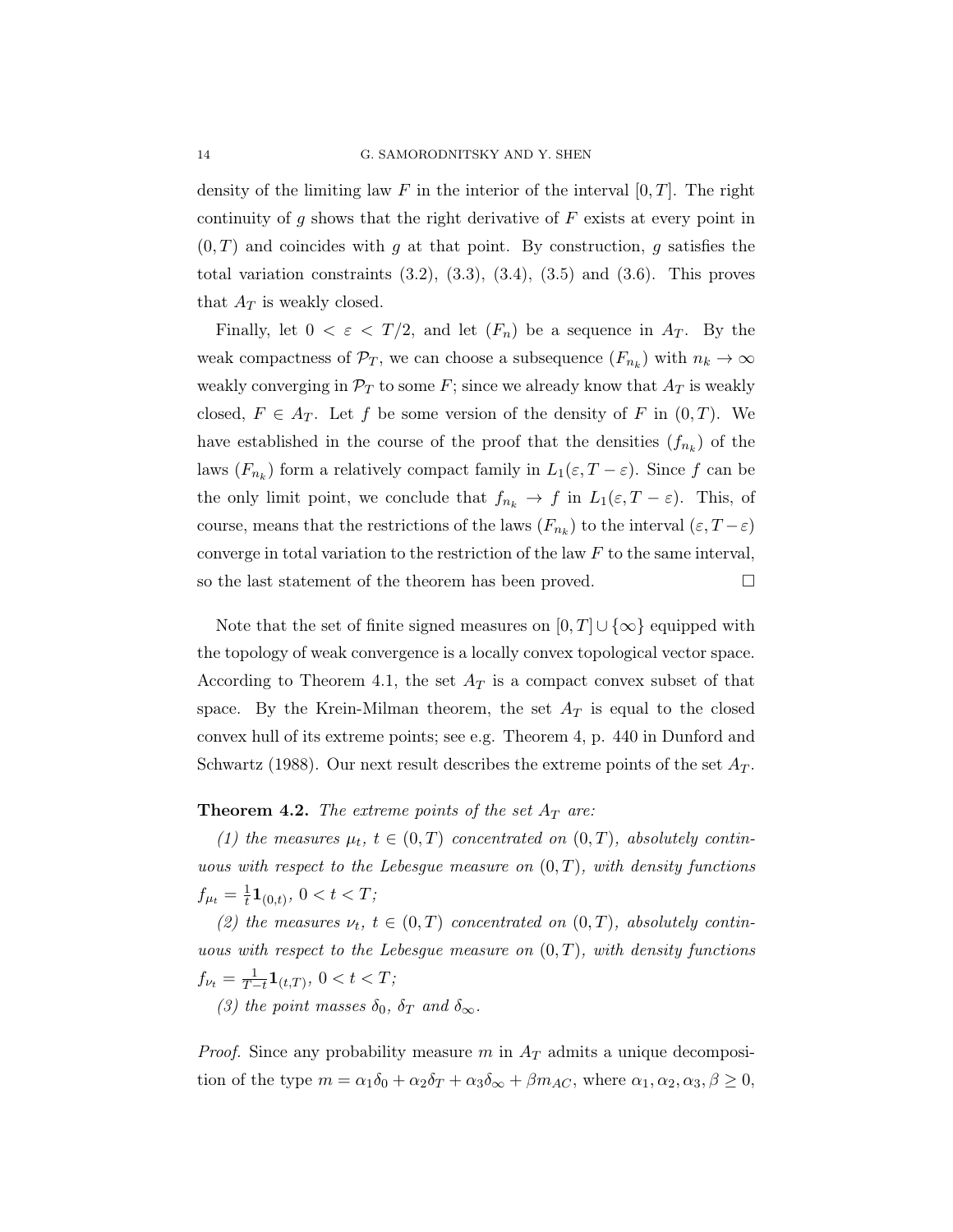$\alpha_1 + \alpha_2 + \alpha_3 + \beta = 1$ , and  $m_{AC}$  is an absolutely continuous measure on  $(0, T)$ , it is enough to prove that the first two cases in the theorem describe all the extreme points of  $A_T$  that are concentrated on  $(0, T)$  and are absolutely continuous there.

Let f be the density of such a measure as described in the definition of the class  $A_T$ . We start by showing that f must be monotone. To this end, define functions  $f_1(t) = TV^+_{(0,t]}(f)$  and  $f_2(t) = TV^-_{(t,T)}$ ,  $t \in (0,T)$ . By (3.3) and  $(3.4)$  these functions are well-defined and nonnegative. Moreover,  $f_1$  is a nondecreasing càdlàg function with  $f_1(0+) = 0$ , while  $f_2$  is a nonincreasing càdlàg function with  $f_2(T-)=0$ . It also follows from (3.3) and (3.4) that  $f(t) \ge \max(f_1(t), f_2(t))$  for  $0 < t < T$ .

Choose  $0 < t_1 < T$ , and note that for every  $t_1 < t < T$ ,

$$
f(t) = f(t_1) + TV_{(t_1,t]}^+(f) - TV_{(t_1,t]}^-(f),
$$

while

$$
f_1(t) = f_1(t_1) + TV_{(t_1,t]}^+(f), \quad f_2(t) = f_2(t_1) - TV_{(t_1,t]}^-(f).
$$

Therefore,

$$
f(t) = f_1(t) + f_2(t) + (f(t_1) - f_1(t_1) - f_2(t_1)) := f_1(t) + f_2(t) + C(t_1).
$$

From here we immediately conclude that  $C(t_1)$  is independent of  $t_1$  and, hence, is equal to some constant C. Since  $C \geq -f_1(t)$  for any  $0 < t < T$ , we can let  $t \to 0$  to conclude that  $C \geq 0$ , so we have  $f = f_1 + f'_2$ , where  $f'_2 =$  $f_2 + C$ . If f is not monotone, then both  $\int_0^T f_1(s)ds > 0$  and  $\int_0^T f_2'(s)ds > 0$ . Hence

$$
f(t) = \int_0^T f_1(s)ds \cdot \frac{f_1(t)}{\int_0^T f_1(s)ds} + \int_0^T f_2'(s)ds \cdot \frac{f_2'(t)}{\int_0^T f_2'(s)ds}, \ 0 < t < T,
$$

a convex combination of two monotone densities, which are automatically densities of some laws in  $A_T$ . That is, the law corresponding to such f cannot be an extreme point of  $A_T$ .

Therefore, the density  $f$  must be monotone. Suppose that there are points  $t_1, t_2$  in  $(0, T)$  such that  $f(t_1) = a_1, f(t_2) = a_2$  for some  $0 < a_1 < a_2$ . Let  $f_1(t) = \max(f(t) - a_1, 0)$  and  $f_2(t) = f(t) - f_1(t), 0 < t < T$ . Since f is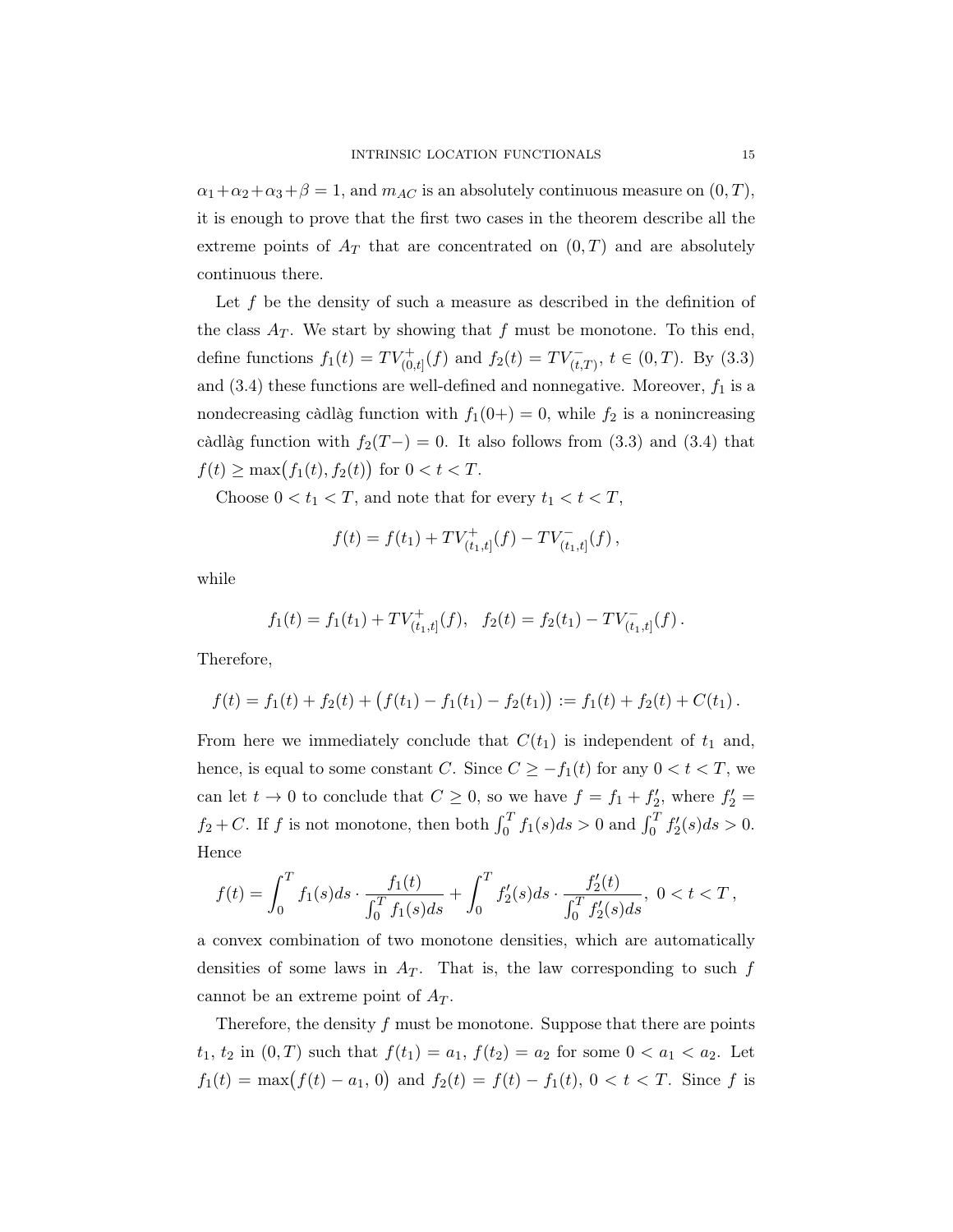monotone, so are both  $f_1$  and  $f_2$ . Once again, this allows us to represent

$$
f(t) = \int_0^T f_1(s)ds \cdot \frac{f_1(t)}{\int_0^T f_1(s)ds} + \int_0^T f_2(s)ds \cdot \frac{f_2(t)}{\int_0^T f_2(s)ds}, \ 0 < t < T,
$$

showing that the law corresponding to such  $f$  cannot be an extreme point of  $A_T$ .

Therefore, the density  $f$  can take at most one non-zero value. In order to conclude that it must be of the form  $f_{\mu_t}$  or  $f_{\nu_t}$  described in (1) or (2) in the theorem, we only need to observe that the only remaining possibility,  $f \equiv 1$ , does not correspond to an extreme point of  $A_T$  since this constant density can be written in the form  $f_{\mu_{T/2}}/2 + f_{\nu_{T/2}}/2$ .

It remains to prove that for each  $0 < t < T$ , the densities  $f_{\mu_t}$  and  $f_{\nu_t}$ do correspond to extreme points of  $A_T$ . We will consider  $f_{\mu_i}$ ; the argument for  $f_{\nu_t}$  is similar. Suppose that there are two different laws in  $A_T$  that are concentrated on  $(0, T)$ , with the corresponding densities  $g_1$  and  $g_2$ , as described in the definition of the class  $A_T$ , such that

(4.7) 
$$
f_{\mu_t}(s) = pg_1(s) + (1-p)g_2(s), \ 0 < s < T,
$$

for some  $0 < p < 1$ . There must be a point  $0 < s_i < t$  such that  $g_i(s_i) > 1/t$ ,  $i = 1, 2$ . Since  $g_i(t) = 0$ ,  $i = 1, 2$ , the total variation requirement forces

$$
g_i(0-) \ge g_i(s_i) > \frac{1}{t}, i = 1, 2,
$$

so that

$$
pg_1(0-) + (1-p)g_2(0-) > \frac{1}{t}.
$$

This means that (4.7) is violated in a neighbourhood of the left endpoint. This contradiction completes the proof.

Knowing the set of all extreme points of the set  $A_T$  allows us to obtain universal bounds on the expectation of functions of intrinsic location functionals.

Corollary 4.3. Let g be a bounded, or nonnegative, measurable function on  $[0, T] \cup \{\infty\}$ . Then for any stationary process **X** and intrinsic location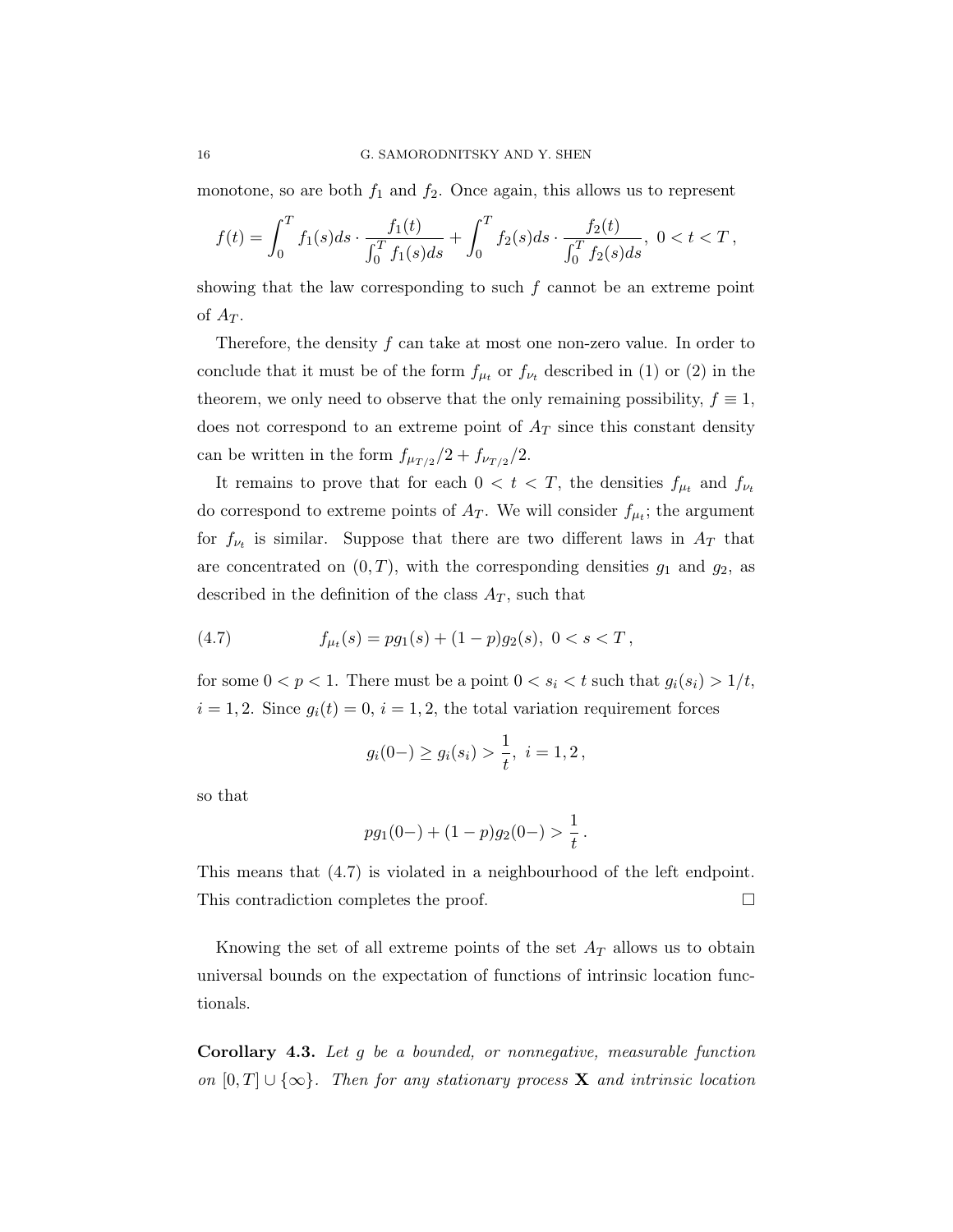functional L,

$$
\min \Big\{ g(0), g(T), g(\infty), \inf_{t \in (0,T)} \frac{1}{t} \int_0^t g(s) ds, \inf_{t \in (0,T)} \frac{1}{T-t} \int_t^T g(s) ds \Big\} \leq \mathbb{E} \Big[ g(L(\mathbf{X}, [0,T])) \Big] \leq \max \Big\{ g(0), g(T), g(\infty), \sup_{t \in (0,T)} \frac{1}{t} \int_0^t g(s) ds, \sup_{t \in (0,T)} \frac{1}{T-t} \int_t^T g(s) ds \Big\}.
$$

The bounds obtained in Corollary 4.3 can sometimes be improved if one is interested only in certain subsets of all intrinsic location functionals. We describe now one such situation.

We call an intrinsic location functional  $L : H \times \mathcal{I} \to \mathbb{R} \cup \{\infty\}$  an earliest occurrence intrinsic location functional if it has the following property: for every  $a < b < c$  and  $f \in H$ ,

if 
$$
L(f, [a, b]) \in [a, b]
$$
 then  $L(f, [a, c]) = L(f, [a, b])$ .

The first hitting time  $T^l_{f,[a,b]}$  of Example 2.2 is, clearly, an earliest occurrence intrinsic location functional.

**Proposition 4.4.** For every  $T > 0$  the distribution of  $L(X,T)$  for any earliest occurrence intrinsic location functional  $L$  and any stationary process  $X$ belongs to the set  $A_T^e$  consisting of all laws in  $A_T$  that do not put any mass at the right endpoint of the interval, and whose density in  $(0,T)$  is nonincreasing. This set is weakly closed in  $\mathcal{P}_T$ , and its extreme points are the point masses  $\delta_0$  and  $\delta_{\infty}$ , as well as the measures  $\mu_t$ ,  $t \in (0,T]$ , concentrated on  $(0, T)$ , absolutely continuous with respect to the Lebesgue measure on  $(0, T)$ , with density functions  $f_{\mu t} = \frac{1}{t}$  $\frac{1}{t} \mathbf{1}_{(0,t)}, 0 < t \leq T.$ 

**Remark 4.5.** Note that, while some of the extreme points of  $A_T$  are no longer in  $A_T^e$ , the latter subset of  $A_T$  does have one extreme point that is not an extreme point of  $A_T$ , specifically the measure  $\mu_T$ .

*Proof of Proposition 4.4.* Let  $0 < t_1 < t_2 < T$ , and take  $0 < \varepsilon < t_1$ . Using successively the stability under restrictions, the earliest occurrence property, and the shift compatibility, together with the stationarity of  $X$ , we have

$$
P(L(\mathbf{X},T) \in (t_2 - \varepsilon, t_2 + \varepsilon)) \le P(L(\mathbf{X}, [t_2 - t_1, T]) \in (t_2 - \varepsilon, t_2 + \varepsilon))
$$
  

$$
\le P(L(\mathbf{X}, [t_2 - t_1, T + t_2 - t_1]) \in (t_2 - \varepsilon, t_2 + \varepsilon)) = P(L(\mathbf{X}, T) \in (t_1 - \varepsilon, t_1 + \varepsilon)).
$$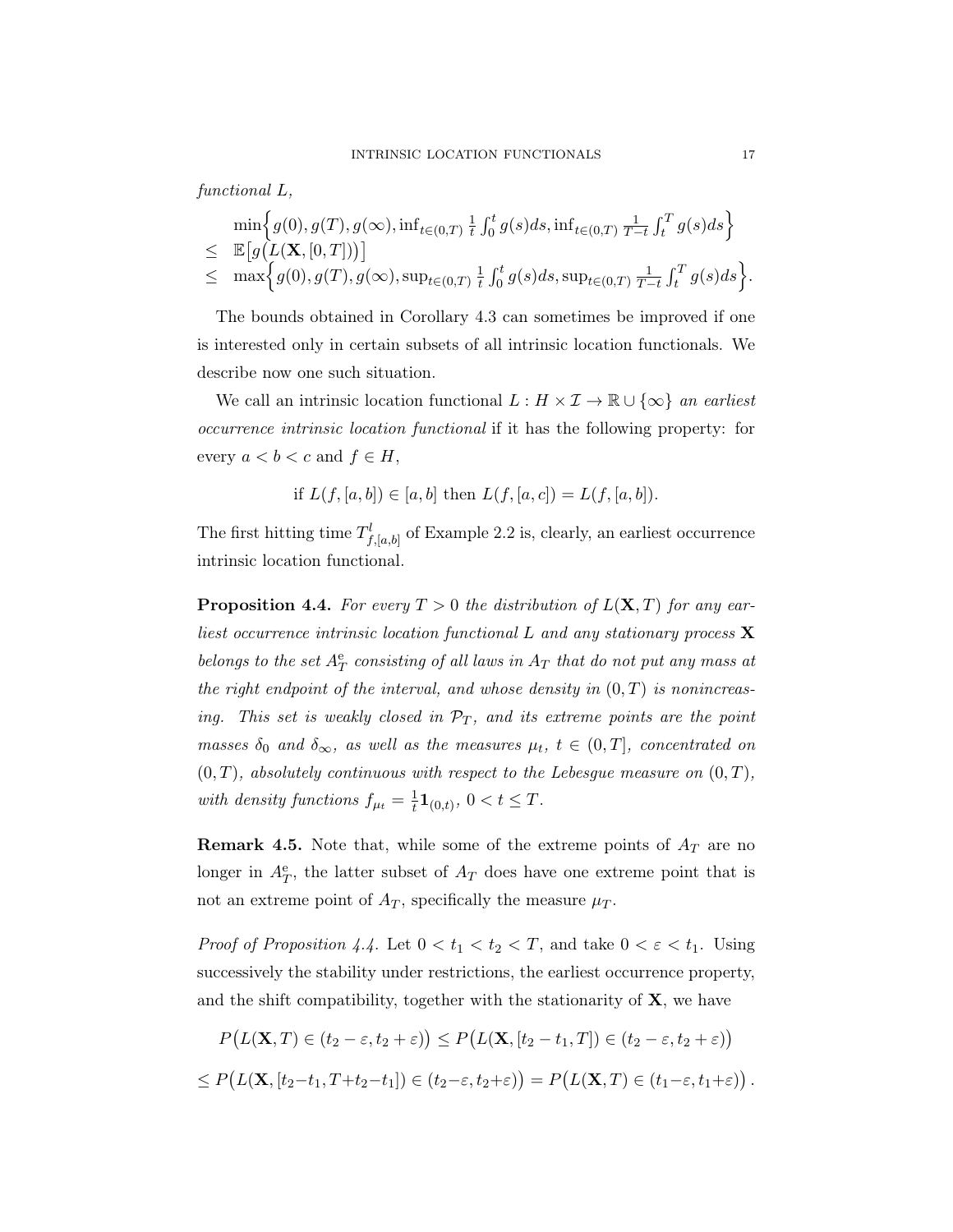If  $f_{\mathbf{X},T}$  is the version of the density described in the definition of the class  $A_T$ , we see that  $f_{\mathbf{X},T}(t_2) \leq f_{\mathbf{X},T}(t_1)$ , so the density must be nonincreasing. Similarly,

$$
P(L(\mathbf{X}, T) = T) \le P(L(\mathbf{X}, 2T) = T) = 0
$$

because laws in  $A_{2T}$  cannot have a mass in the interior of an interval. Therefore, no mass at the right endpoint of the interval is possible.

To see that  $A_T^e$  is weakly closed, note that by Theorem 4.1, any weakly convergent sequence in  $A_T^e$  has its limit in  $A_T$ . Since by the proof of Theorem 4.1 pointwise convergence of densities takes place in  $(0, T)$  apart from a set of Lebesgue measure 0, and the limiting density is right continuous, the limiting density must be nonincreasing. Additionally, the density  $f$  of every law  $F$ in  $A_T^e$  satisfies  $f(t) \leq 2/T$  for every  $T/2 \leq t < T$  by monotonicity, so that

$$
F((T-\varepsilon,T]) \le 2\varepsilon/T, \ 0 < \varepsilon < T/2 \,,
$$

and the weak limit of a sequence in  $A_T^e$  has the same property, possibly apart from a countable set of  $\varepsilon$ . Letting  $\varepsilon \to 0$ , while keeping away from the exceptional set, shows that the weak limit does not put any mass at  $T$  and, hence, is in  $A_T^e$ .

It remains to describe the extreme points of  $A_T^e$  and, as in Theorem 4.2, the only non-trivial case is that of the extreme points of  $A_T^{\text{e}}$  that are concentrated on  $(0, T)$  and are absolutely continuous there. The same argument as in the proof of Theorem 4.2 shows for any such extreme point the density can take at most one non-zero value, so it has to be of the form  $f_{\mu_t}$ ,  $0 < t \leq T$ . For  $t < T$  the latter laws are extreme points of  $A_T$ , hence of  $A_T^e$  as well. To see that the same is true for  $f_{\mu_T}$  suppose, to the contrary, that there are two different laws in  $A_T^e$  that are concentrated on  $(0, T)$ , with the corresponding densities  $g_1$  and  $g_2$ , such that

(4.8) 
$$
pg_1(s) + (1-p)g_2(s) = \frac{1}{T}, \ 0 < s < T,
$$

for some  $0 < p < 1$ . Once again, there are points  $0 < s_i < T$  such that  $g_i(s_i) > 1/T$ ,  $i = 1, 2$ , and the monotonicity of  $g_1$  and  $g_2$  forces

$$
g_i(0-) \ge g_i(s_i) > \frac{1}{T}, i = 1, 2.
$$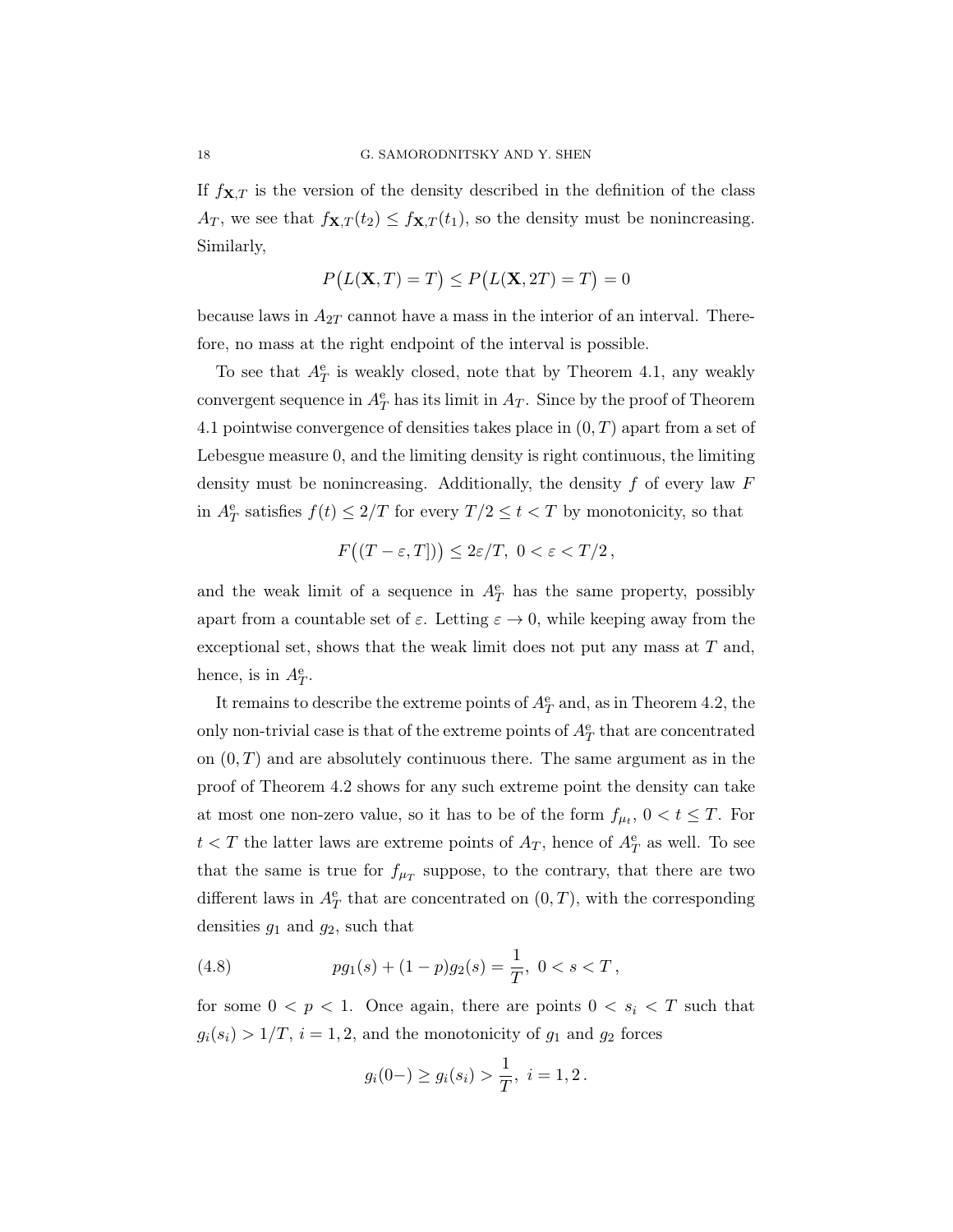Therefore, (4.8) is violated in a neighbourhood of the left endpoint of the interval.  $\Box$ 

Proposition 4.4 immediately implies the following counterpart of Corollary 4.3.

Corollary 4.6. Let g be a bounded, or nonnegative, measurable function on  $[0, T] \cup \{\infty\}$ . Then for any stationary process **X** and earliest occurrence intrinsic location functional L,

$$
\min\Big\{g(0), g(\infty), \inf_{t\in(0,T)}\frac{1}{t}\int_0^t g(s)ds\Big\}\leq \mathbb{E}\big[g(L(\mathbf{X}, [0,T]))\big]\leq \max\Big\{g(0), g(\infty), \sup_{t\in(0,T)}\frac{1}{t}\int_0^t g(s)ds\Big\}.
$$

**Remark 4.7.** The class  $A_T$  is the smallest class containing all possible distributions of  $L(X,T)$  for any intrinsic location functional L and any stationary process **X**, while the class  $A_T^e$  is the smallest class containing all possible distributions of  $L(X, T)$  for any earliest occurrence intrinsic location functional L and any stationary process  $X$ , as easy examples show. In particular, the bounds obtained in Corollaries 4.3 and 4.6 are the tightest bounds possible.

The proposition below presents one application of the bounds given in corollaries 4.3 and 4.6.

**Proposition 4.8.** For any stationary process  $\mathbf{X}$ , intrinsic location functional L,  $T > 0$  and  $0 < c < d < T$ ,

(4.9) 
$$
P(L(\mathbf{X}, T) \in [c, d]) \le \frac{d - c}{\min(T - c, d)}.
$$

If the functional is an earliest occurrence intrinsic location functional, then

.

(4.10) 
$$
P(L(\mathbf{X},T) \in [c,d]) \leq \frac{d-c}{d}
$$

Proof. One simply uses the upper bounds in corollaries 4.3 and 4.6 with the function  $g = \mathbf{1}_{[c,d]}.$ .

Remark 4.9. It is interesting that the upper bounds in the proposition are optimal even for very specific intrinsic location functionals. For example, it follows from the results in Samorodnitsky and Shen (2012a) that the upper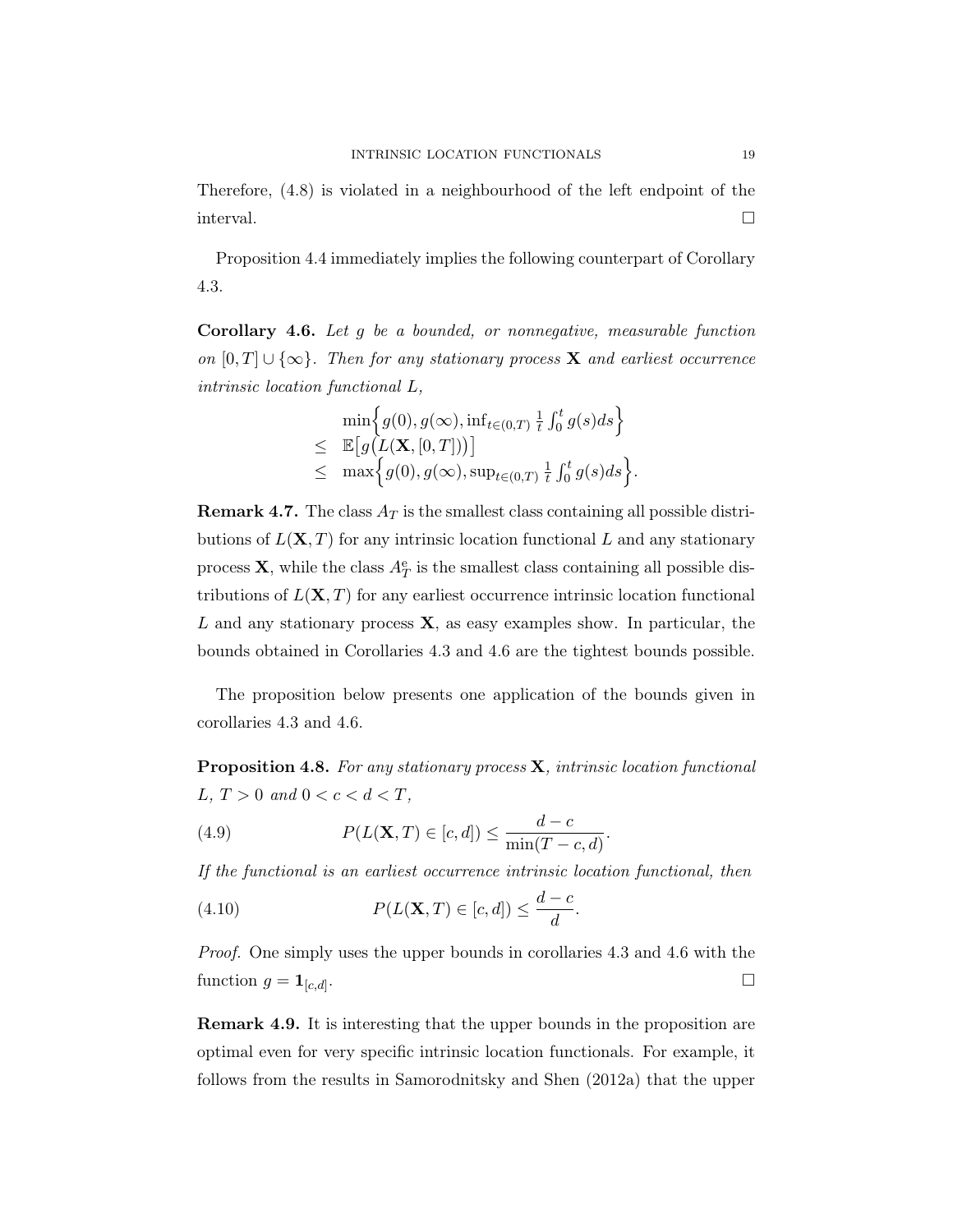bound in (4.9) is optimal for the leftmost location of the supremum  $\tau_{f,[a,b]}$ of Example 2.1.

On the other hand, consider the first hitting time  $T_{f,[a,b]}^l$  of Example 2.2. For the continuous stationary periodic process  $\mathbf{X}(t) = \sin(t\pi/d + U) + l$ ,  $t \in \mathbb{R}$ , with U uniformly distributed on [0, 2 $\pi$ ], the first hitting time is uniformly distributed between 0 and  $d$  and, hence, achieves equality in  $(4.10)$ .

For certain intrinsic location functionals L and certain stationary processes **X** the law of  $L(X, T)$  is symmetric around the mid-point of the interval  $[0, T]$ , i.e.

(4.11) 
$$
P(L(X, T) \in B) = P(L(X, T) \in T - B)
$$

for any Borel subset B of  $[0, T/2)$ . This happens, for example, when the process **X** is time reversible, i.e. if  $(X(-t), t \in \mathbb{R}) \stackrel{d}{=} (X(t), t \in \mathbb{R})$ , while the functional  $L$  has a certain uniqueness property associated with it. The quintessential example of such a situation is the leftmost location of the supremum of Example 2.1 evaluated at a continuous stationary Gaussian process. Such a process is always time reversible and, as long as  $X(t) \neq X(0)$ a.s. for  $0 < t \leq T$ , the supremum is achieved, with probability 1, at a unique point of the interval  $[0, T]$ , so that  $(4.11)$  holds; see Lemma 2.6 in Kim and Pollard (1990).

We denote by  $A_T^{\rm S}$  the set of all symmetric laws in  $A_T$ , i.e. the set of all laws in  $A_T$  satisfying (4.11). The following theorem describes the structure of this set of probability laws. Its proof is similar to that of Theorem 4.2 and is omitted.

**Theorem 4.10.** The set  $A_T^S$  is a weakly closed convex subset of  $\mathcal{P}_T$ . The extreme points of this set are:

(1) the measures  $\rho_t$ ,  $t \in (0,T/2)$  concentrated on  $(0,T)$ , absolutely continuous with respect to the Lebesgue measure on  $(0, T)$ , with density functions

$$
f_{\rho_t}(s) = \begin{cases} \frac{1}{2t} & 0 < s < t \\ \frac{1}{2t} & T - t \le s < T \\ 0 & \text{otherwise} \end{cases} \quad ;
$$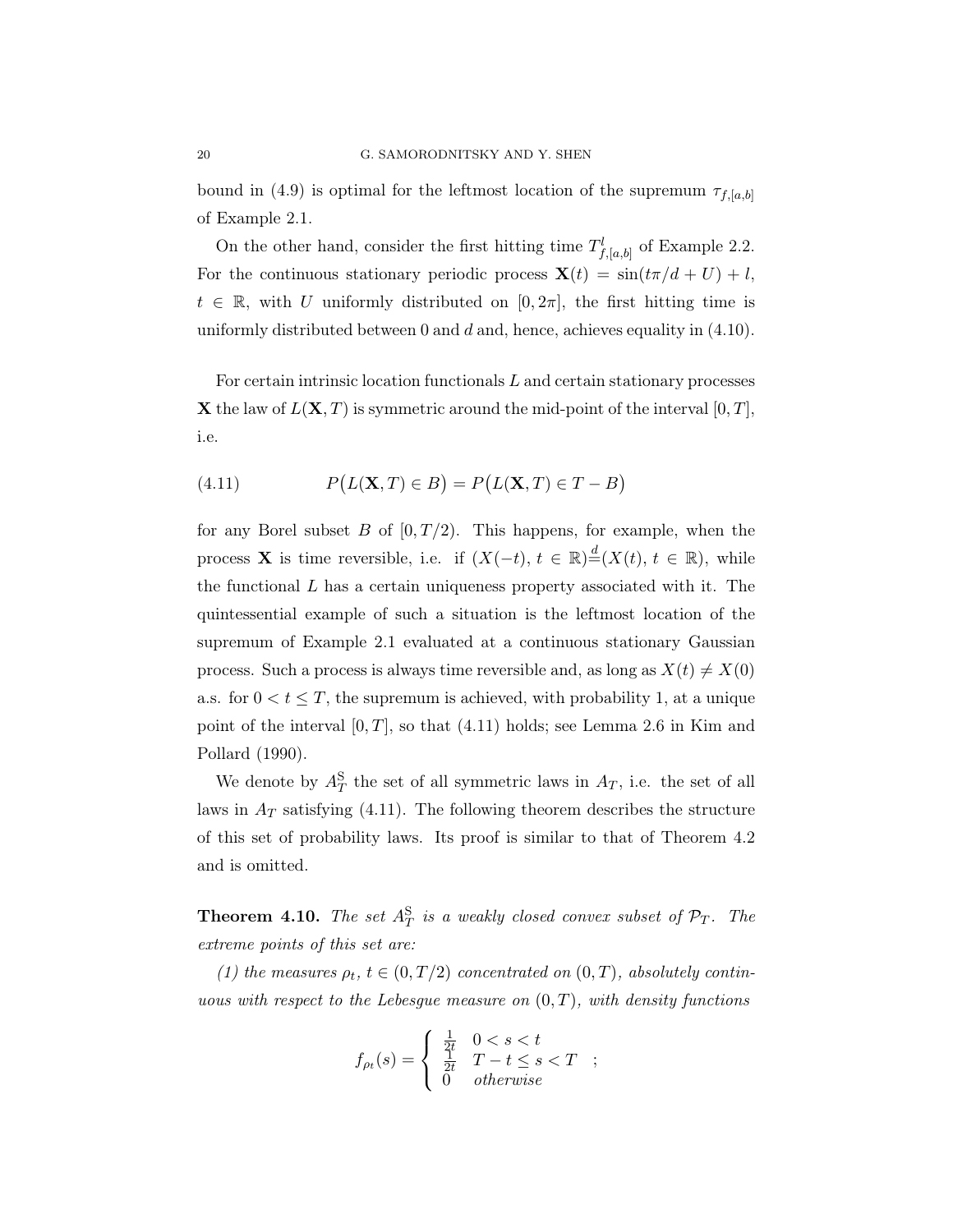(2) the measures  $\xi_t$ ,  $t \in (0, T/2)$  concentrated on  $(0, T)$ , absolutely continuous with respect to the Lebesgue measure on  $(0, T)$ , with density functions

$$
f_{\xi_t}(s) = \begin{cases} \frac{1}{2(T-t)} & 0 < s < t \\ \frac{1}{T-t} & t \le s < T-t \\ \frac{1}{2(T-t)} & T-t \le s < T \end{cases}
$$
;

(3) the discrete measures  $(\delta_0 + \delta_T)/2$  and  $\delta_{\infty}$ .

**Remark 4.11.** Interestingly, the uniform distribution on  $(0,T)$ ,  $\rho_{T/2} = \xi_{T/2}$ , is not an extreme point of  $A_T^S$ , because for every  $0 < t < T/2$ , the mixture

$$
\frac{t}{T}\rho_t+\frac{T-t}{T}\xi_t
$$

coincides with the uniform distribution.

The following corollary is a counterpart of Corollary 4.3 to the symmetric case. We restrict ourselves (without loss of generality) to symmetric functions, i.e. functions satisfying  $g(T/2 - t) = g(T/2 + t)$ ,  $0 \le t \le T/2$ .

Corollary 4.12. Let g be a bounded, or nonnegative, measurable symmetric function on  $[0, T] \cup \{\infty\}$ . Then for any stationary process **X** and intrinsic location functional L, satisfying the symmetry assumption (4.11),

$$
\min \Big\{ g(0), g(\infty), \inf_{t \in (0,T/2)} \frac{1}{t} \int_0^t g(s) ds, \n\inf_{t \in (0,T/2)} \Big[ \frac{1}{T-t} \int_0^t g(s) ds + \frac{2}{T-t} \int_t^{T/2} g(s) ds \Big] \Big\} \n\leq \mathbb{E} \Big[ g(L(\mathbf{X}, [0, T])) \Big] \n\leq \max \Big\{ g(0), g(\infty), \sup_{t \in (0,T/2)} \frac{1}{t} \int_0^t g(s) ds, \n\sup_{t \in (0,T/2)} \Big[ \frac{1}{T-t} \int_0^t g(s) ds + \frac{2}{T-t} \int_t^{T/2} g(s) ds \Big] \Big\} .
$$

Corollary 4.12 implies the following upper bounds on the mass the law of an intrinsic location functional assigns, in the symmetric case, to any subinterval of  $(0, T)$ .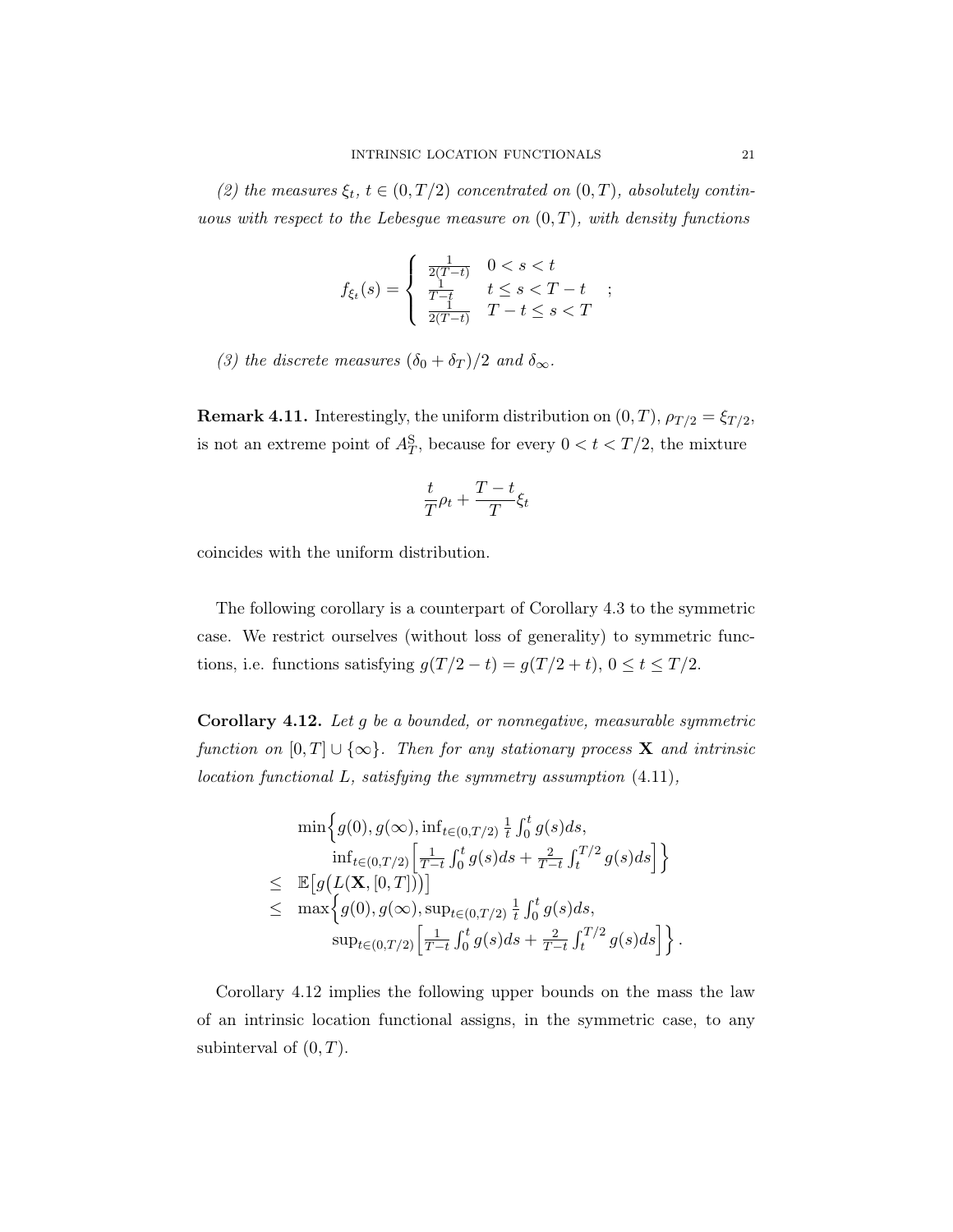**Proposition 4.13.** For any stationary process  $X$  and intrinsic location functional L, satisfying the symmetry assumption (4.11), and  $0 < c < d < T$ ,

$$
P(L(\mathbf{X}, T) \in [c, d]) \leq \begin{cases} \frac{d-c}{2d} & c + 2d \leq T \\ \frac{d-c}{T-c} & c + 2d > T, c + d \leq T, 2d - c \leq T \\ \frac{3d-c-T}{T+d-3c} & c + d \leq T, 2d - c > T \\ \frac{T+d-3c}{2(T-c)} & c + d > T, d > 2c \\ \frac{d-c}{d-c} & c + d > T, d \leq 2c, 2c + d \leq 2T \end{cases}
$$

.

Proof. One uses the upper bounds in Corollary 4.12 with the symmetrized indicator function  $g = (\mathbf{1}_{[c,d]} + \mathbf{1}_{[T-d,T-c]})/2$ , and straightforward optimization over  $t \in (0, T/2)$ .

Remark 4.14. Once again, the upper bounds we have obtained are optimal even for the leftmost location of the supremum  $\tau_{f,[a,b]}$  of Example 2.1, when the supremum is unique, and the stationary process is reversible. This follows from the results in Samorodnitsky and Shen (2012a).

## 5. Characterizing stationarity

Much of the previous discussion in this paper centered around the basic property of the intrinsic location functionals of stationary processes evaluated on some interval: the fact that their law must be absolutely continuous in the interior of the interval, and have a density satisfying the total variation constraints described in Theorem 3.1. The nature of this fact is itself interesting and, intuitively at least, intimately related to the stationarity of the underlying process: an intrinsic location functional "is shifted together with the process". Since the latter is stationary, one expects a shift to have only a limited effect on the law of the functional, hence its density does not change much from point to point. For certain intrinsic location functionals one can even be forgiven for believing that the density has to be constant; this is, for instance, the situation with the leftmost location of the supremum  $\tau_{f,[a,b]}$  of Example 2.1, when the supremum is unique. We know that the density does not need to be constant, but the total variation constraints on the density may be viewed as restricting how different from a constant can the density be.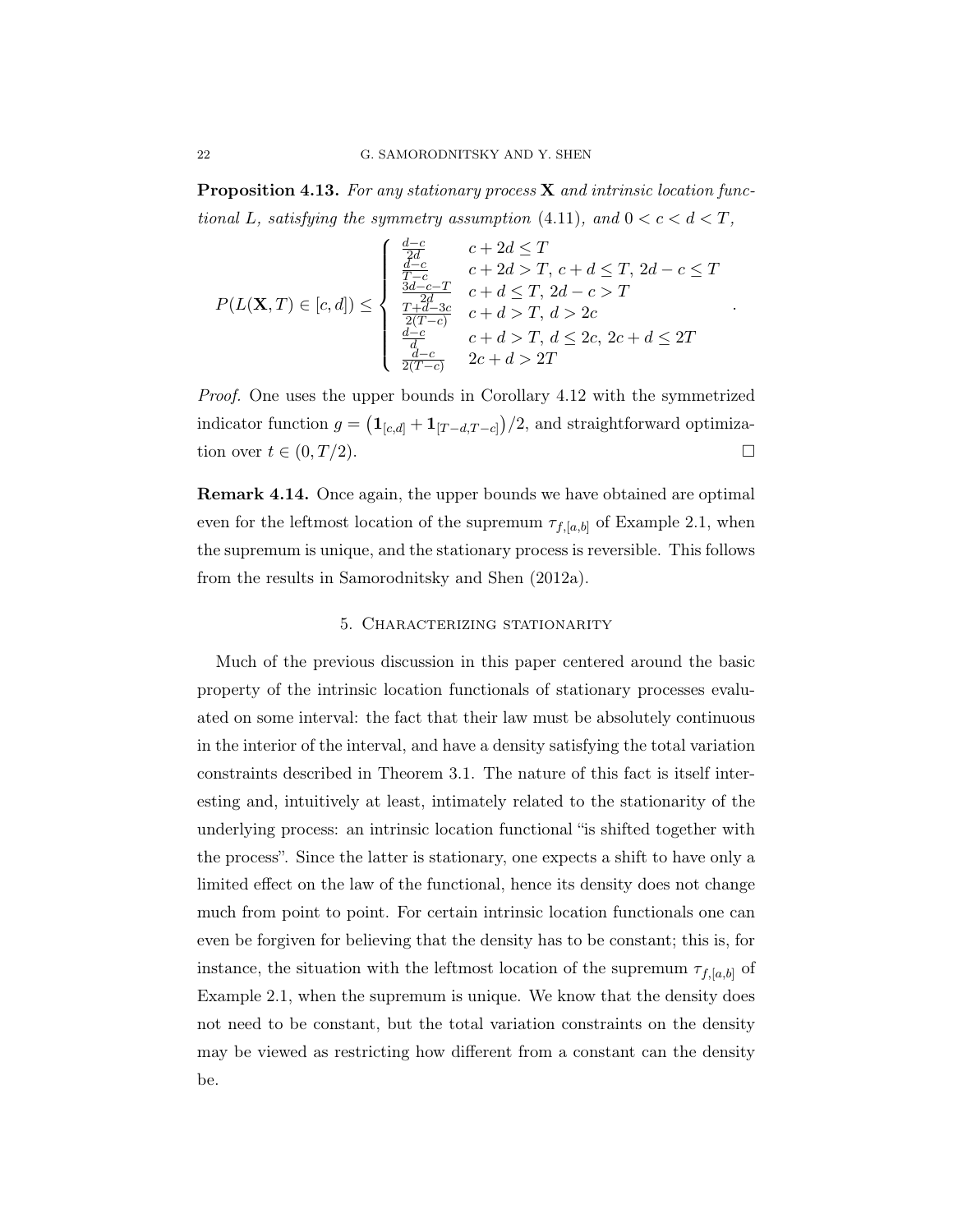In this section we make this intuition precise. It turns out that existence of a density satisfying the total variation constraints for each appropriate intrinsic location functional (or even only those in a certain subclass of intrinsic location functionals) requires stationarity of the stochastic process. The theorem below is formulated for the processes with continuous sample paths and, correspondingly, to intrinsic location functionals on the space  $H = C(\mathbb{R})$ . Note, however, that the proof of the fact that (2) implies (1) in that theorem is valid for any space  $H$  for which the functional defined in  $(5.1)$  is measurable. This is the case, for instance for the space  $H = D(\mathbb{R}),$ the space of all càdlàg functions. In Section 6 we also extend the fact that (3) implies (1) to other spaces, in particular to the space  $H = D(\mathbb{R})$ . The following theorem is the main result of this section.

**Theorem 5.1.** Let  $X$  be a stochastic process with continuous sample paths. The following statements are equivalent.

- (1) The process  $X$  is stationary.
- (2) For some (equivalently, any)  $\Delta > 0$ , any intrinsic location functional  $L: C(\mathbb{R}) \times \mathcal{I} \to \mathbb{R} \cup \{\infty\},\$  the law of  $L(\mathbf{X}, I) - a, I = [a, a + \Delta] \in \mathcal{I}$ , does not depend on a.
- (3) For any intrinsic location functional  $L : C(\mathbb{R}) \times \mathcal{I} \to \mathbb{R} \cup \{\infty\}$ , any interval  $I = [a, b] \in \mathcal{I}$ , the law of  $L(\mathbf{X}, I)$  is absolutely continuous on  $(a, b)$  and has a density satisfying the total variation constraints.

*Proof.* The fact that  $(1)$  implies  $(2)$  is obvious, while the fact that  $(1)$  implies (3) follows from the discussion in Section 3.

To see that (2) implies (1), let  $\Delta > 0$ . Take any  $n = 1, 2, \dots$ , time points  $0 < t_1 < \ldots < t_n$  and closed intervals  $I_1, \ldots, I_n$ . Then

(5.1)  $L(f, I) := \inf\{t \in I : X(t + t_i) \in I_i, i = 1, ..., n\}, I \in \mathcal{I},$ 

is, clearly, an intrinsic location functional on  $C(\mathbb{R})$ . Furthermore, for any real  $a \in \mathbb{R}$ ,

$$
P(X(a + t_i) \in I_i, i = 1, ..., n) = P(L(\mathbf{X}, [a, a + \Delta]) = a)
$$

$$
= P(L(\mathbf{X}, [a, a + \Delta]) - a = 0),
$$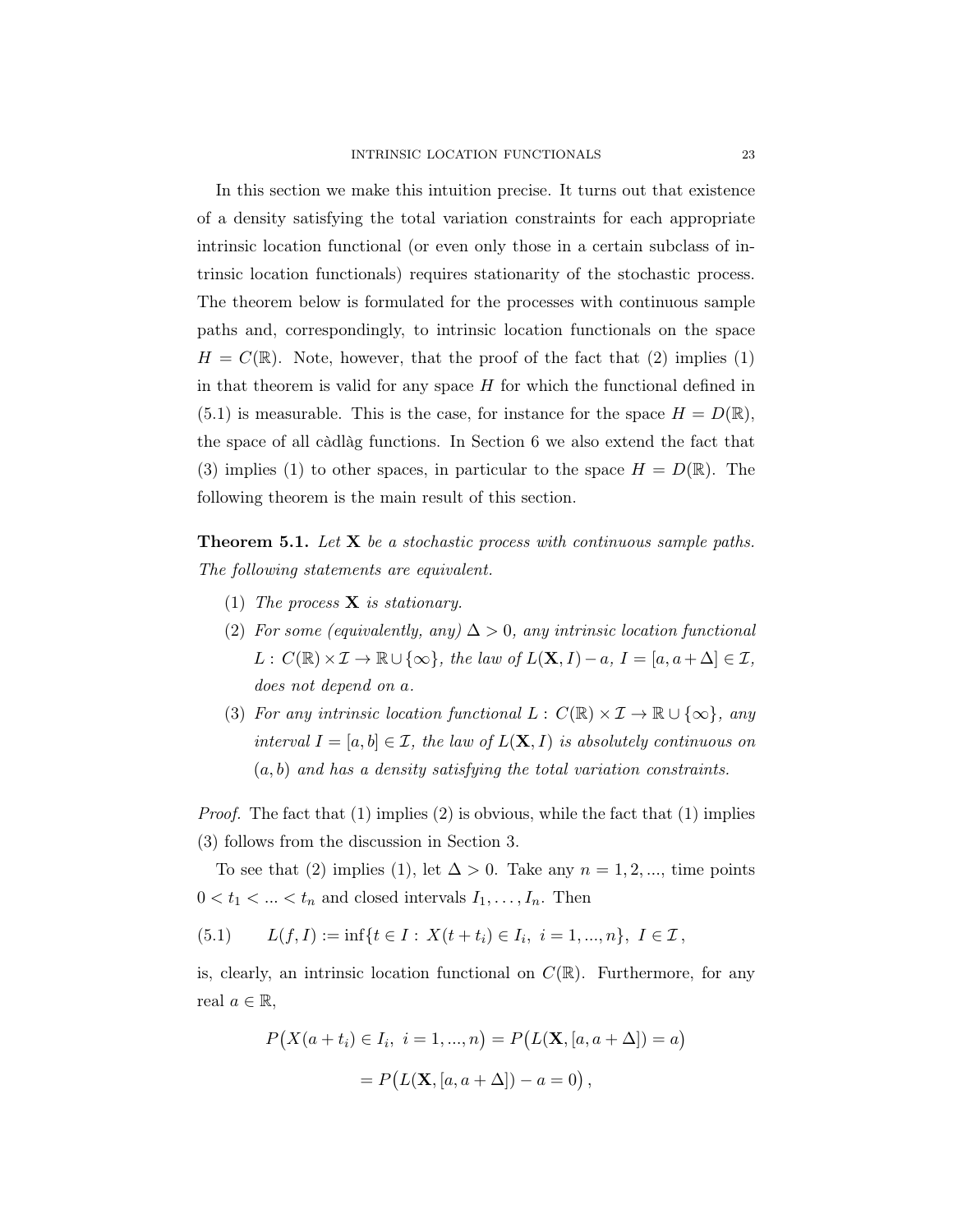which is independent of a by the assumption. We conclude that

$$
(X(a + t_i), i = 1, ..., n) \stackrel{d}{=} (X(t_i), i = 1, ..., n)
$$

for all real a. Since this is true for all  $n = 1, 2, \ldots$  and  $0 < t_1 < \ldots < t_n$ , the process  $X$  is stationary.

In the remainder of the proof we show that (3) implies (1). Let  $f : \mathbb{R} \to \mathbb{R}$ be a continuous function. For  $n = 1, 2, ..., h \in \mathbb{R}, d \geq 0, t = (t_1, ..., t_n)$ such that  $0 < t_1 < ... < t_n$  and a collection of open intervals  $I = (I_1, ..., I_n)$ , define a set of points by

(5.2) 
$$
A_{t, \mathbf{I}}^{h, d}(f) = \{ s \in \mathbb{R} : f(s) = h, \inf\{ r > s : f(r) = h \} > s + d, f(s + t_i) \in I_i, i = 1, ..., n \}.
$$

We start with recording a simple fact.

**Lemma 5.1.** Let **X** be a continuous stochastic process. If  $(3)$  is satisfied, then for any  $h, \mathbf{t}, \mathbf{I}$ , and  $d > 0$ ,

$$
\mathbb{P}\big(a\in A_{\mathbf{t},\mathbf{I}}^{h,d}(\mathbf{X})\big)=0
$$

for any  $a \in \mathbb{R}$ .

*Proof.* The functional  $L(f, [a, b]) = \inf (A^{h,d}_{\mathbf{H}})$  $_{\mathbf{t},\mathbf{I}}^{h,d}(f)\cap[a,b]$  is easily seen to be an intrinsic location functional on  $C(\mathbb{R})$ . Since by the definition, if  $a \in A^{h,d}_{\mathbf{t},\mathbf{I}}$  $\mathbf{t},\mathbf{I}^{n,a}(f),$ then

$$
A_{\mathbf{t},\mathbf{I}}^{h,d}(f) \cap (a,a+d] = \emptyset,
$$

we obtain

$$
\mathbb{P}\big(a\in A_{\mathbf{t},\mathbf{I}}^{h,d}(\mathbf{X})\big)\leq \mathbb{P}\big(L(\mathbf{X},[a-d,a+d]=a\big)=0
$$

by the absolute continuity property in (3).

The following lemma shows a feature of the random sets  $A^{h,d}_{\uparrow,\uparrow}$  $\mathbf{t}_{\mathbf{t},\mathbf{I}}^{n,a}(\mathbf{X})$  implied by the total variation property; note that if we knew that the process  $\bf{X}$  was stationary, its statement would follow from the ergodic decomposition.

**Lemma 5.2.** Let **X** be a continuous stochastic process. If  $(3)$  is satisfied, then for any h, d, t and **I**, with probability 1,  $A_{t,I}^{h,d}$  $\mathbf{t}^{n,a}_{t,\mathbf{I}}(\mathbf{X})$  is either the empty set or both  $\inf(A^{h,d}_{\text{f}})$  $t, t_{t,1}^{h,d}(\mathbf{X})) = -\infty$  and sup $(A_{t,1}^{h,d})$  ${}_{\mathbf{t},\mathbf{I}}^{h,d}(\mathbf{X})$  =  $\infty$ .

$$
\Box
$$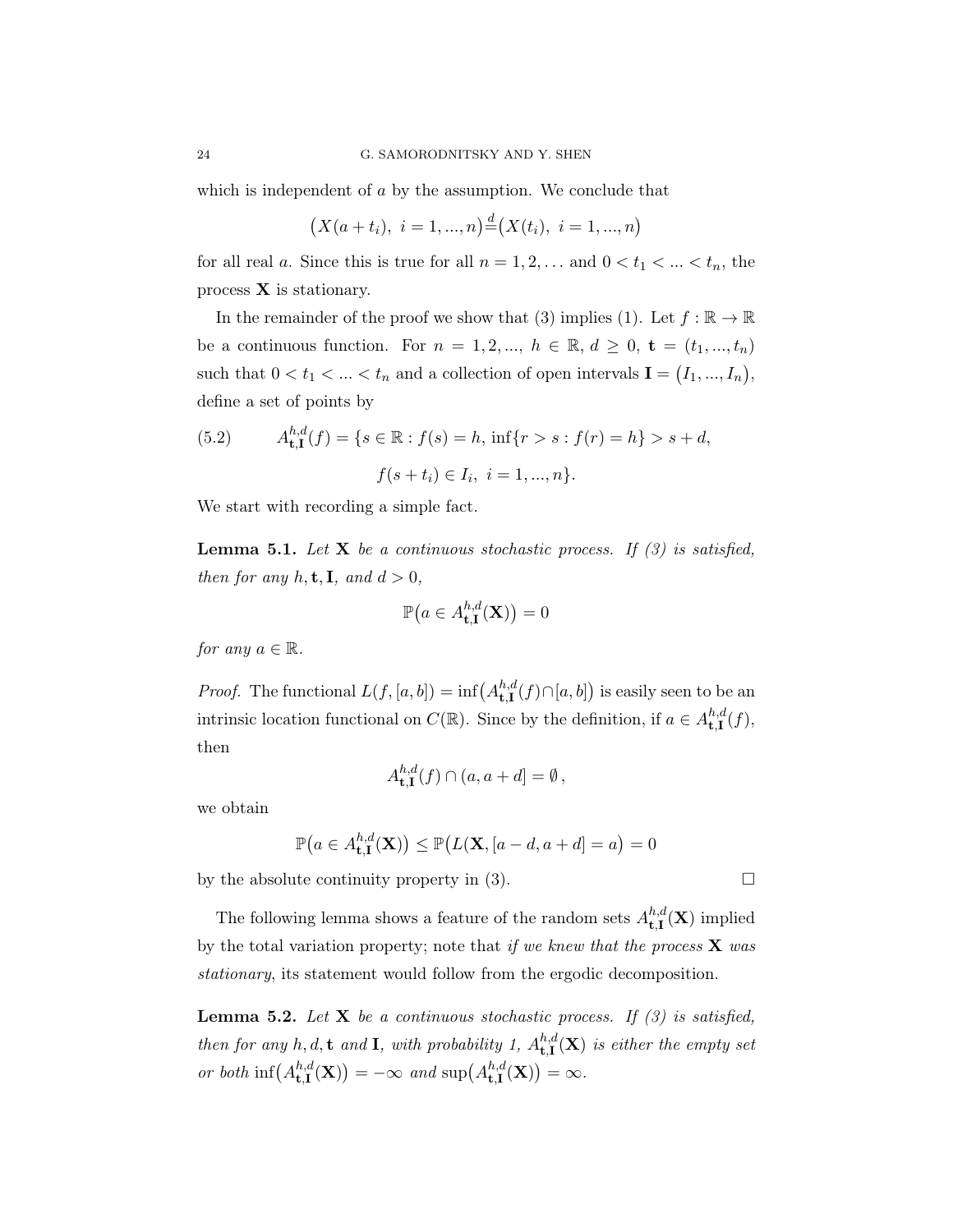Proof of Lemma 5.2. It is easy to check that the collections of outcomes we are discussing are measurable. Suppose, for example, that, to the contrary, there exist  $h, d, t$  and I such that, on event of positive probability,  $-\infty < \inf(A^{h,d}_{\text{f I}})$  $t_{t,\mathbf{I}}^{h,d}(\mathbf{X})$   $<$   $\infty$ ; the supremum can be dealt with similarly. The functional  $L(f, [a, b]) = \inf (A^{h,d}_{\text{f I}})$  $_{\mathbf{t},\mathbf{I}}^{h,d}(f) \cap [a,b]$ ) is, again, an intrinsic location functional on  $C(\mathbb{R})$ . Choose an interval  $[a_1, b_1]$ , such that  $\mathbb{P}[\inf(A_{\mathbf{t},\mathbf{I}}^{h,d}]$  $_{\mathbf{t},\mathbf{I}}^{h,d}(\mathbf{X})\big)\in$  $[a_1, b_1] =: c > 0$ . For any  $a < a_1$  and  $b > b_1$ , inf $(A^{h,d}_{t,I})$  $\mathfrak{t}^{h,d}_{\mathbf{t},\mathbf{I}}(\mathbf{X})\big) \in [a_1,b_1]$  implies  $L(\mathbf{X}, [a, b]) = \inf (A^{h,d}_{\mathbf{t},\mathbf{I}})$  $_{\mathbf{t},\mathbf{I}}^{h,d}(\mathbf{X})$ ), so  $\mathbb{P}(L(\mathbf{X}, [a, b]) \in [a_1, b_1]) \geq c$ . However, the upper bounds  $(3.1)$  on the density (following from the assumption  $(3)$ ) require that probability to converge to zero as  $a \to \infty$  and  $b \to \infty$ . The resulting contradiction proves the lemma.  $\Box$ 

For any  $h \in \mathbb{R}$  the set

$$
\mathcal{C}_h = \left\{ f \in C(\mathbb{R}) : \inf(A^{h,0}(f)) = -\infty, \ \sup(A^{h,0}(f)) = \infty \right\}
$$

(meaning that the vector **t** is empty) is a cylindrical set. Let  $h_i, i = 1, 2, \ldots$  be an enumeration of the rationals in  $\mathbb{R}$ , and construct inductively a subsequence  $h_{i_j}, j = 1, 2, \ldots$  according to the rule  $i_1 = \inf\{i \geq 1 : \mathbb{P}(\mathbf{X} \in \mathcal{C}_{h_i}) > 0\},$ while for  $j \geq 2$ ,

$$
i_j = \inf \left\{ i > i_{j-1} : \mathbb{P}\Big( \mathbf{X} \in \mathcal{C}_{h_i} \setminus \left( \cup_{k=0}^{j-1} \mathcal{C}_{h_{i_k}} \right) \Big) > 0 \right\}.
$$

Let  $\mathcal{C}'_1 = \mathcal{C}_{h_{i_1}}, \ \mathcal{C}'_j = \mathcal{C}_{h_{i_j}} \setminus (\cup_{k=0}^{j-1} \mathcal{C}_{h_{i_k}}), \ j \geq 2$ . If the process **X** is, with positive probability, a constant process, we also define  $\mathcal{C}'_0$  to be the collection of constant functions in  $C(\mathbb{R})$ . Then the sets  $(C'_j)$  are disjoint,  $\mathbb{P}(\mathbf{X} \in C'_j) > 0$ for each j, while by Lemma 5.2,  $\mathbb{P}(\mathbf{X} \notin \cup_j C'_j) = 0$ . Let  $\mathbf{X}_j$  be a continuous stochastic process whose law is the conditional law of **X** given  $\mathbf{X} \in C'_j$ . Note that, if each  $X_j$  is a stationary process, then so is X itself, as a mixture of stationary processes (note that each set  $\mathcal{C}'_j$  is shift invariant). Since a constant process is, obviously, stationary, we only need to establish stationarity of each process  $X_j, j \geq 1$ . We also claim that the statement (3) of the theorem is satisfied for each one of these processes. To see that, let  $L$  be any intrinsic location functional on  $C(\mathbb{R})$ . Define

$$
L_j(f, [a, b]) = \begin{cases} L(f, [a, b]) & \text{if } f \in C'_j \\ \infty & \text{if } f \notin C'_j \end{cases}
$$

.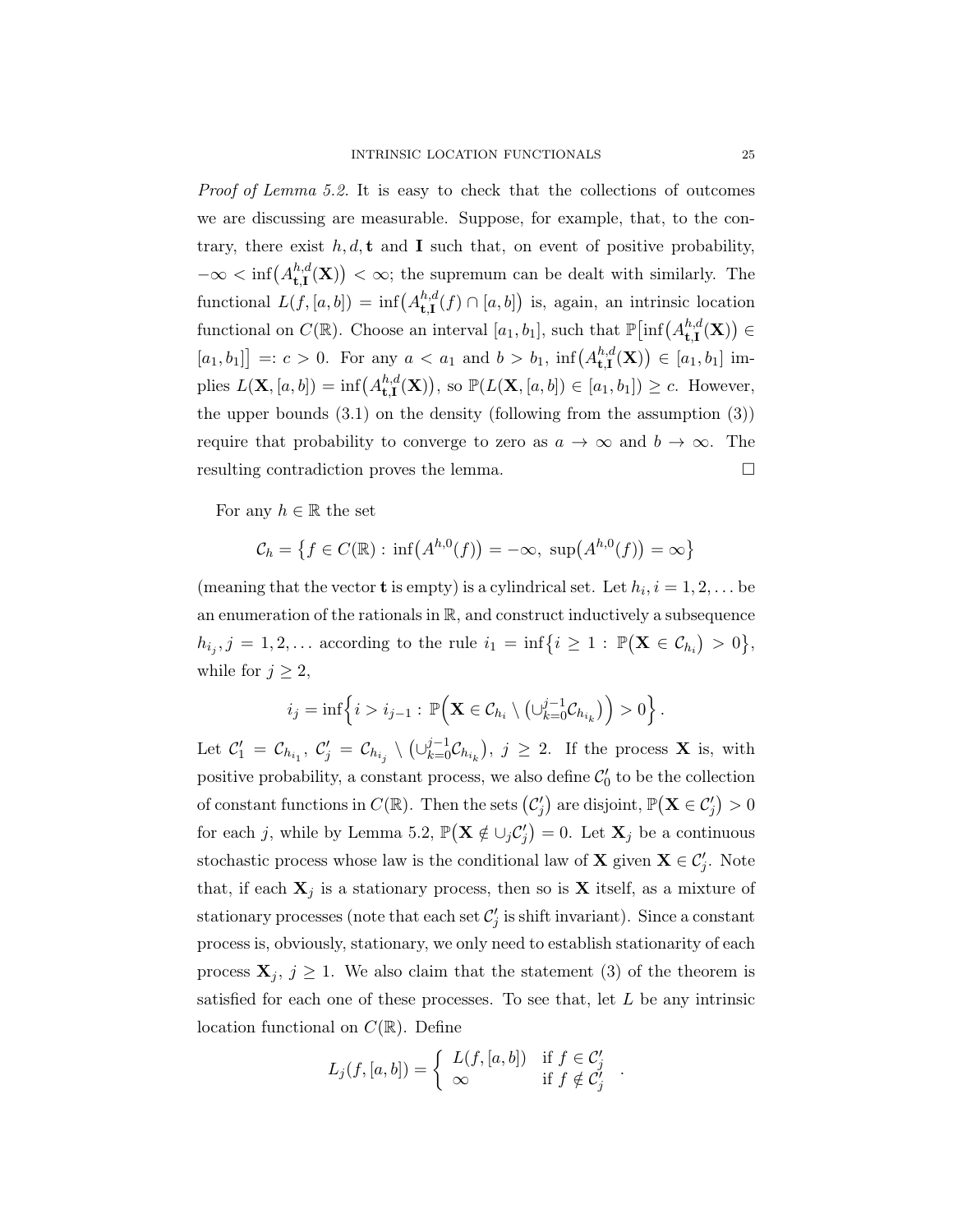Then  $L_j$  is also an intrinsic location functional on  $C(\mathbb{R})$ . Further, for any  $a < c < d < b$  we have

$$
\mathbb{P}\big(L(\mathbf{X}_j,[a,b])\in [c,d]\big)=\frac{1}{\mathbb{P}(\mathbf{X}\in \mathcal{C}'_j)}\mathbb{P}\big(L_j(\mathbf{X},[a,b])\in [c,d]\big)\,.
$$

Therefore, the restriction of the law of  $L(\mathbf{X}_j, [a, b])$  to the interior of the interval differs only by a multiplicative constant from the restriction of the law of  $L_i(\mathbf{X}, [a, b])$  to the interior of that interval. It follows that the statement (3) of the theorem is satisfied for the process  $\mathbf{X}_i$ .

In the remainder of the proof, therefore, we will establish stationarity of the process  $X_j$ ,  $j \geq 1$ . For notational convenience we will still call it X, with the understanding that the process has its sample paths in  $\mathcal{C}_h$  for some  $h \in \mathbb{R}$ . Fixing such h, we denote for  $a \in \mathbb{R}$  and  $\Delta > 0$ ,

(5.3) 
$$
p_{\mathbf{t},\mathbf{I},a,\Delta}^{h,d}(\mathbf{X}) = \mathbb{P}\big(A_{\mathbf{t},\mathbf{I}}^{h,d}(\mathbf{X}) \cap [a,a+\Delta] \neq \emptyset\big).
$$

The proof of the theorem will be completed by the next two lemmas.

Lemma 5.3. If for any  $\Delta > 0$ ,  $d \geq 2\Delta$ , t and I, the probability  $p_{\textbf{t},\textbf{I},a,\Delta}^{h,d}(\textbf{X})$ is independent of a, then the process  $X$  is stationary.

*Proof.* We note that, by Lemma 5.1, the probability  $p_{\mathbf{t},\mathbf{I},a,\Delta}^{h,d}(\mathbf{X})$  does not change if either or both of the endpoints of the interval  $[a, a+\Delta]$  are removed.

Fix  $\mathbf{t} = (t_1, ..., t_n)$  and intervals  $\mathbf{I} = (I_1, ..., I_n)$  such that both

(5.4) 
$$
P(X(t_j) \in \partial(I_j)) = 0 \text{ and } h \notin \overline{I}_j, j = 1,\ldots,n.
$$

For  $m = 1, 2, ...,$  let  $a_j^m = t_1 - (j+1)2^{-m}$  be the left endpoint of the interval  $T_j^m = [t_1 - (j+1)2^{-m}, t_1 - j2^{-m}), j = 0, 1, ...,$  of the length  $\Delta_m = 2^{-m}$ . Consider the sum

$$
S_m(\mathbf{t},\mathbf{I}):=\sum_{j=0}^{\infty}p_{\mathbf{t}-a_j^m,\mathbf{I},a_j^m,\Delta_m}^{h,(j+2)\Delta_m}(\mathbf{X}),
$$

with  $\mathbf{t} - a_j^m = (t_1 - a_j^m, ..., t_n - a_j^m)$ . Notice that the values of  $d = (j+2)\Delta_m$ are chosen in such a way that this sum is the sum of probabilities of disjoint events. Moreover,

$$
\left\{ A_{\mathbf{t}-a_j^m,\mathbf{I}}^{h,(j+2)\Delta_m}(\mathbf{X}) \cap T_j^m \neq \emptyset \text{ for some } j \right\}
$$
  

$$
\subseteq \left\{ X(t_i + \delta) \in I_i, i = 1, \dots, n, \text{ for some } \delta \in [0, \Delta_m] \right\}.
$$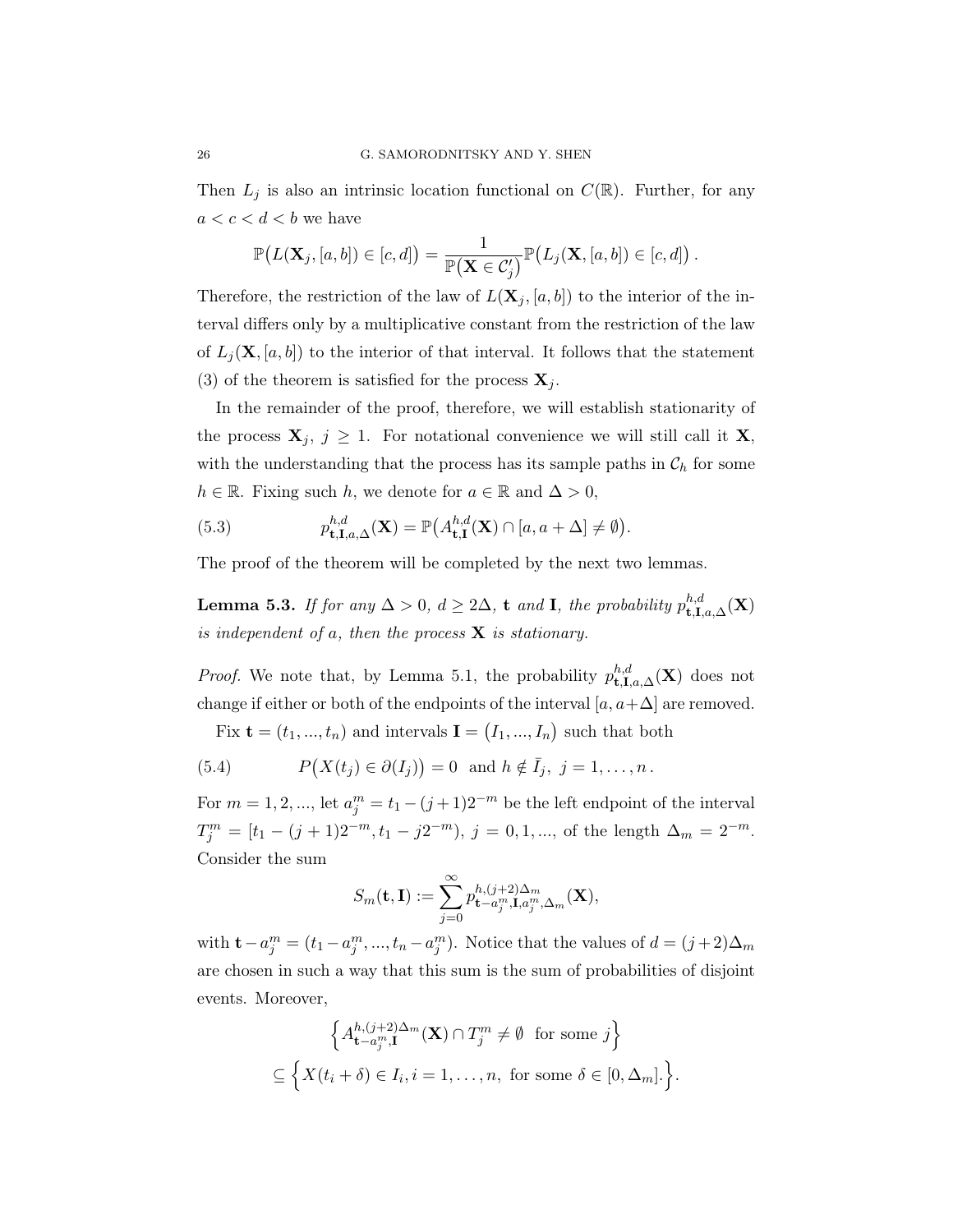That is,

$$
S_m(\mathbf{t},\mathbf{I}) \leq \mathbb{P}\Big(X(t_i+\delta) \in I_i, i=1,\ldots,n, \text{ for some } \delta \in [0,\Delta_m].\Big).
$$

Taking limit on both sides gives us

(5.5) 
$$
\limsup_{m \to \infty} S_m(\mathbf{t}, \mathbf{I}) \leq \mathbb{P}(X(t_i) \in \overline{I}_i, i = 1, 2, ..., n)
$$

$$
= \mathbb{P}(X(t_i) \in I_i, i = 1, 2, ..., n)
$$

by (5.4).

On the other hand, consider the event

$$
A = \{X(t_i) \in I_i, i = 1, 2, \ldots, n\}.
$$

On this event we can define three random variables as follows. First, let  $l = l(\omega) := \sup\{s < t_1 : X(s) = h, \inf\{t > s : X(t) = h\} > s\}$  and  $r = r(\omega) := \inf\{s > t_1 : X(s) = h, \inf\{t > s : X(t) = h\} > s\}.$  Next, let

$$
\epsilon_0 = \epsilon_0(\omega) := \inf \{ \theta > 0 : X(t_i + \theta) \in \partial(I_i), \text{ some } i = 1, \dots, n. \}
$$

For  $\omega \in A$  take any m satisfying  $\Delta_m < \min\{\epsilon_0, \frac{r-t_1}{2}\}\$ , and let  $j = j(m, \omega)$ be such that  $l \in T_j^m$ . It follows from (5.4) that l and r are consecutive points in the set  $\{s : X(s) = h, \inf\{t > s : X(t) = h\} > s\}$ . Therefore, for some  $M(\omega) < \infty$ , for all  $m > M(\omega)$ ,

$$
l(\omega) \in A^{h,(j(m,\omega)+2)\Delta_m}_{\mathbf{t}-a^m_{j(m,\omega)},\mathbf{I}} \cap T^m_{j(m,\omega)}.
$$

We conclude that

$$
A\subseteq \liminf_{m\to\infty}\bigcup_{j=0}^\infty \Bigl\{A_{\mathbf{t}-a_j^m,\mathbf{I}}^{h,(j+2)\Delta_m}(\mathbf{X})\cap T_j^m\neq \emptyset\Bigr\}
$$

and, hence,

$$
\mathbb{P}(X(t_i) \in I_i, i = 1, 2, ..., n) = \mathbb{P}(A)
$$
\n
$$
\leq \liminf_{m \to \infty} \mathbb{P}\left(\bigcup_{j=0}^{\infty} \left\{ A_{\mathbf{t}-a_j^m, \mathbf{I}}^{h,(j+2)\Delta_m}(\mathbf{X}) \cap T_j^m \neq \emptyset \right\} \right)
$$
\n
$$
= \liminf_{m \to \infty} S_m(\mathbf{t}, \mathbf{I}).
$$

Together with (5.5) this proves that

(5.6) 
$$
\mathbb{P}(X(t_i) \in I_i, i = 1, 2, \dots, n) = \lim_{m \to \infty} S_m(\mathbf{t}, \mathbf{I}).
$$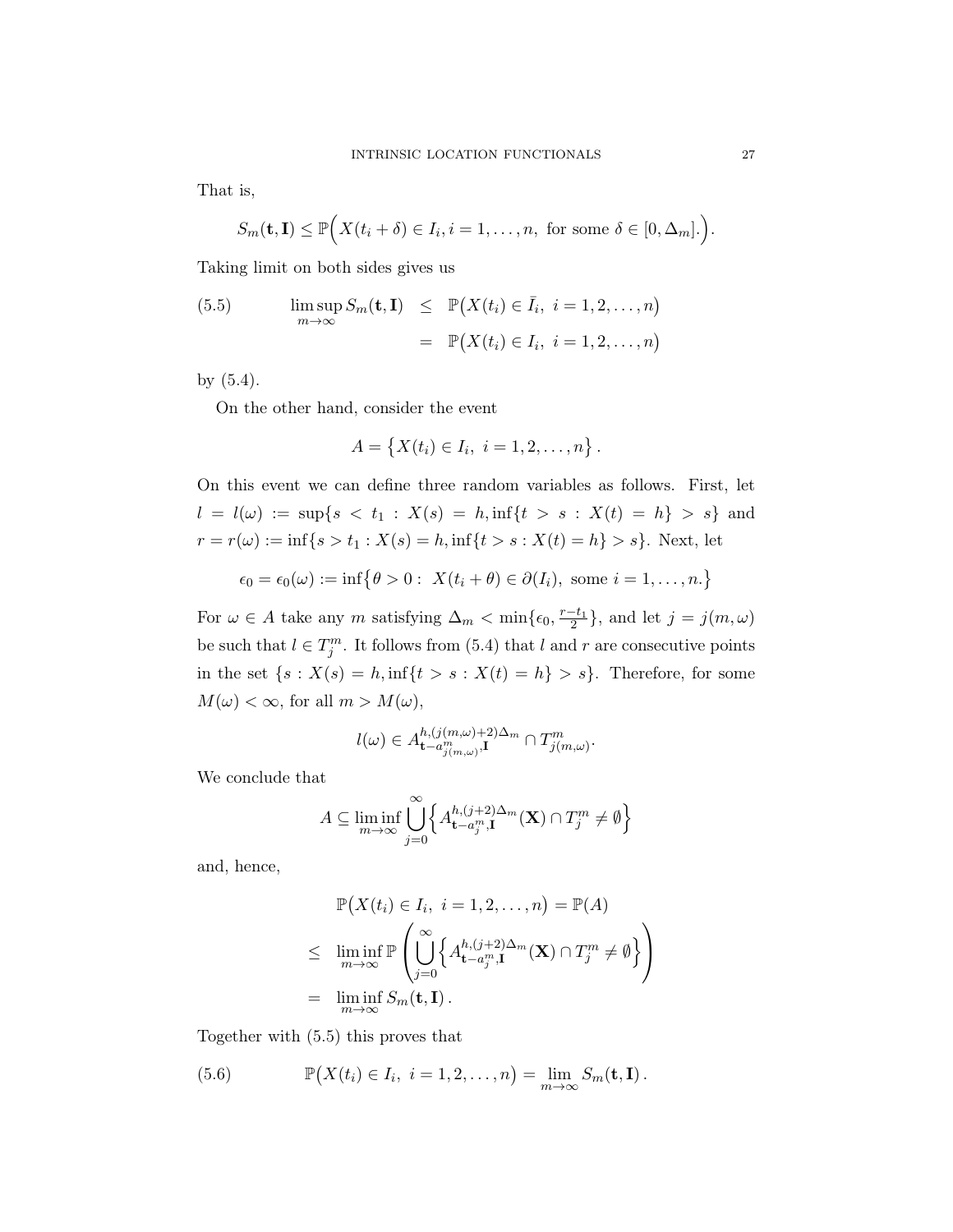Let now  $u \in \mathbb{R}$ , and impose an extra assumption on the intervals:

(5.7) 
$$
P(X(t_j + u) \in \partial(I_j)) = 0, \ j = 1, ..., n.
$$

Then (5.6) implies that

$$
\mathbb{P}\big(X(t_i+u)\in I_i,\ i=1,2,\ldots,n\big)=\lim_{m\to\infty}S_m(\mathbf{t}+u,\mathbf{I}).
$$

However, by the assumptions of the lemma,

$$
S_m(\mathbf{t}+u,\mathbf{I})=\sum_{j=0}^{\infty}p_{\mathbf{t}-a_j^m,\mathbf{I},a_j^m+u,\Delta_m}^{h,(j+2)\Delta_m}(\mathbf{X})=S_m(\mathbf{t},\mathbf{I}),
$$

 $m = 1, 2, \ldots$  Therefore

$$
\mathbb{P}(X(t_i + u) \in I_i, i = 1, 2, ..., n) = \mathbb{P}(X(t_i) \in I_i, i = 1, 2, ..., n)
$$

for all open intervals  $I_1, \ldots, I_n$  satisfying (5.4) and (5.7). This implies that

$$
(X(t_1 + u),..., X(t_n + u)) \stackrel{d}{=} (X(t_1),..., X(t_n)).
$$

Since this is true for all  $n \geq 1$ ,  $t_1 < \ldots < t_n$  and  $u \in \mathbb{R}$ , the process **X** is stationary.

The following lemma shows that condition (3) of the theorem implies the key assumption of Lemma 5.3.

**Lemma 5.4.** Suppose that (3) of the theorem is satisfied. Then  $p_{\mathbf{t},\mathbf{I},a,\Delta}^{h,d}(\mathbf{X})$ is independent of a for any  $\Delta$ , **t**, **I** and  $d \geq 2\Delta$ .

*Proof.* We start by showing that  $p_{\text{t},I,a,\Delta}^{h,d}(\mathbf{X})$  is a non-increasing function of a. If this is not the case, then there are  $a_1 < a_2$  such that

(5.8) 
$$
p_{t,\mathbf{I},a_1,\Delta}^{h,d}(\mathbf{X}) < p_{t,\mathbf{I},a_2,\Delta}^{h,d}(\mathbf{X})
$$
.

By splitting the interval  $[a_1, a_2]$  into two intervals of equal length, and repeating the procedure as many times as necessary, we can achieve the above inequality with  $0 < a_2 - a_1 < \Delta$ , so we simply assume that this constraint already holds. In this case,  $[a_1, a_1 + \Delta] \cap [a_2, a_2 + \Delta] = [a_2, a_1 + \Delta] \neq \emptyset$ ,  $[a_1, a_1 + \Delta] \cup [a_2, a_2 + \Delta] = [a_1, a_2 + \Delta]$ , and the length of this union  $a_2 + \Delta - a_1 < d.$ 

Recall the distance between any two points in set  $A^{h,d}_{\uparrow,\mathbf{I}}$  $_{\mathbf{t},\mathbf{I}}^{n,a}(\mathbf{X})$  must be at least  $d$ . Therefore, any interval of the length smaller than  $d$ , contains at most one point of  $A^{h,d}_{\text{t I}}$  ${}^{n,a}_{t,I}(\mathbf{X})$ . We call this "self-excluding" property. As a result of this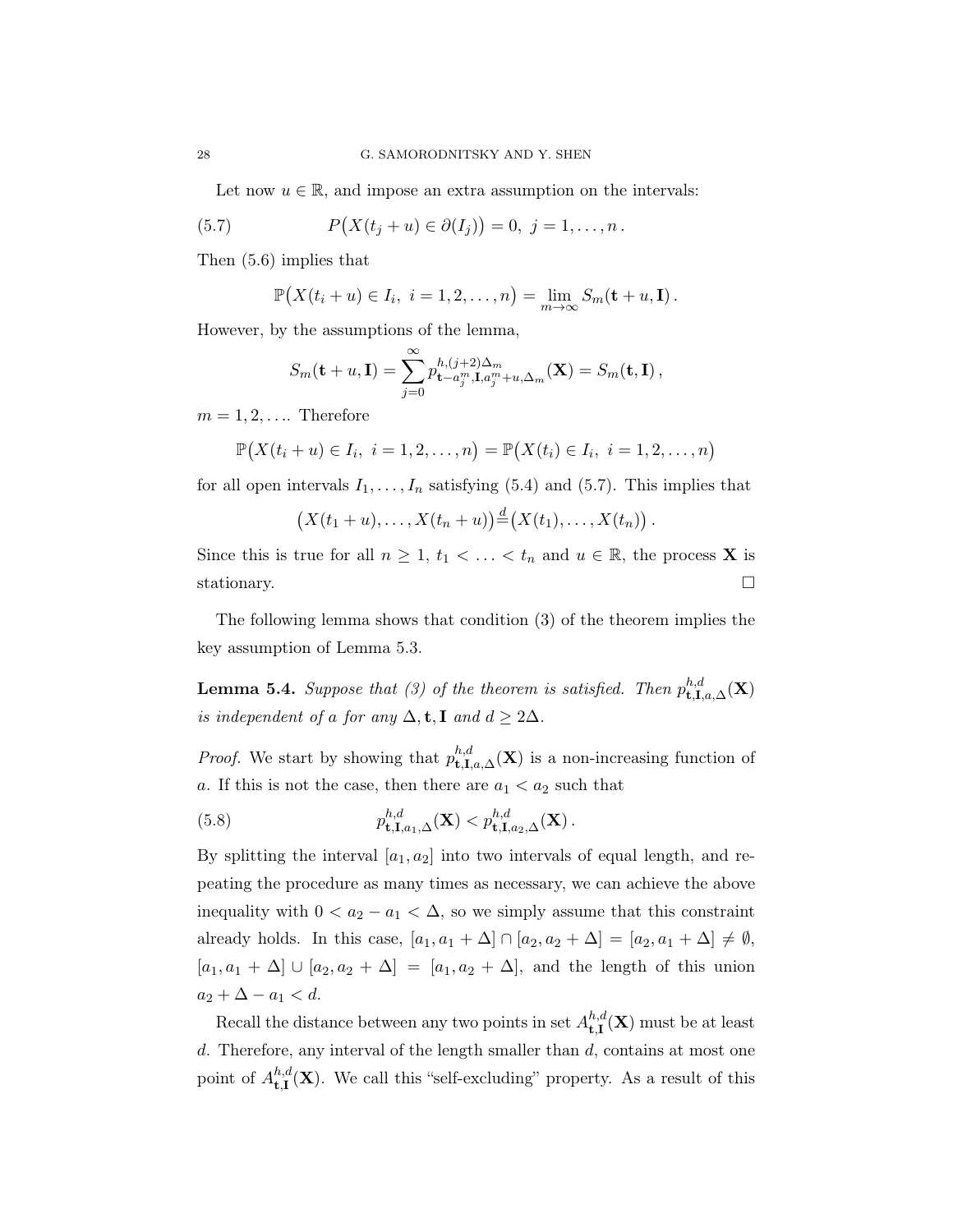property, inside any interval with length not exceeding  $d$ , the probability  $p^{h,d}_{\mathbf{t},\mathbf{I},a,\Delta}(\mathbf{X})$  is, actually, additive. Specifically, let  $I = [a, a + \Delta], \Delta \leq d$ , and let  $I_1 = [a_1, a_1 + \Delta_1], I_2 = [a_2, a_2 + \Delta_2], \dots$  be disjoint subintervals of I. Then

$$
p_{\mathbf{t},\mathbf{I},a,\Delta}^{h,d}(\mathbf{X}) = \sum_{i=1}^{\infty} p_{\mathbf{t},\mathbf{I},a_i,\Delta_i}^{h,d}(\mathbf{X}).
$$

Therefore, by (5.8),

$$
0 < p_{\mathbf{t},\mathbf{I},a_2,\Delta}^{h,d}(\mathbf{X}) - p_{\mathbf{t},\mathbf{I},a_1,\Delta}^{h,d}(\mathbf{X}) \n= \begin{pmatrix} p_{\mathbf{t},\mathbf{I},a_2,a_1+\Delta-a_2}^{h,d}(\mathbf{X}) + p_{\mathbf{t},\mathbf{I},a_1+\Delta,a_2-a_1}^{h,d}(\mathbf{X}) \end{pmatrix} \n- \begin{pmatrix} p_{\mathbf{t},\mathbf{I},a_1,a_2-a_1}^{h,d}(\mathbf{X}) + p_{\mathbf{t},\mathbf{I},a_2,a_1+\Delta-a_2}^{h,d}(\mathbf{X}) \end{pmatrix} \n= p_{\mathbf{t},\mathbf{I},a_1+\Delta,a_2-a_1}^{h,d}(\mathbf{X}) - p_{\mathbf{t},\mathbf{I},a_1,a_2-a_1}^{h,d}(\mathbf{X}),
$$

so that

$$
p_{{\bf t},{\bf I},a_1,a_2-a_1}^{h,d}({\bf X}) < p_{{\bf t},{\bf I},a_1+\Delta,a_2-a_1}^{h,d}({\bf X})\,.
$$

Consider again the intrinsic location functional

$$
L(f,I) := \inf\{t : t \in A_{\mathbf{t},\mathbf{I}}^{h,d}(f) \cap I\}.
$$

Take  $I = [a_1, a_1 + D]$  for  $D > d$ . By the self-excluding property,

$$
\mathbb{P}(L(\mathbf{X},I)\in[a,a+\delta])=p_{\mathbf{t},\mathbf{I},a,\delta}^{h,d}(\mathbf{X})
$$

for any a and  $\delta$  satisfying  $a \ge a_1$  and  $a + \delta \le a_1 + d$ . In particular, the density of the law of  $L(\mathbf{X}, I)$  in  $(a, a + \delta)$ , which exists by the condition (3), can be chosen independent of the length  $D$  of the interval  $I$ . Since

$$
\mathbb{P}(L(\mathbf{X}, I) \in [a_1, a_2]) = p_{\mathbf{t}, \mathbf{I}, a_1, a_2 - a_1}^{h, d}(\mathbf{X})
$$
  

$$
\langle p_{\mathbf{t}, \mathbf{I}, a_1 + \Delta, a_2 - a_1}^{h, d}(\mathbf{X}) = \mathbb{P}(L(\mathbf{X}, I) \in [a_1 + \Delta, a_2 + \Delta]),
$$

there are  $s_1 \in [a_1, a_2]$  and  $s_2 \in [a_1 + \Delta, a_2 + \Delta]$ , independent of D, such that  $c := f_{\mathbf{X},I}(s_2) - f_{\mathbf{X},I}(s_1) > 0$ . By the total mass considerations, there is  $t = t_D \in (a_1 + D/2, a_1 + D)$  such that  $f_{\mathbf{X},I}(t) \leq 2/D$ , so that by the total variation constraint on the interval  $[s_1, t]$  we have

$$
(f_{\mathbf{X},I}(s_2)-f_{\mathbf{X},I}(t))+(f_{\mathbf{X},I}(s_2)-f_{\mathbf{X},I}(s_1))\leq TV_{[s_1,t]}(f_{\mathbf{X},I})\leq f_{\mathbf{X},I}(s_1)+f_{\mathbf{X},I}(t).
$$

Rearranging the terms gives us

$$
\frac{2}{D} \ge f_{\mathbf{X},I}(t) \ge f_{\mathbf{X},I}(s_2) - f_{\mathbf{X},I}(s_1) = c > 0.
$$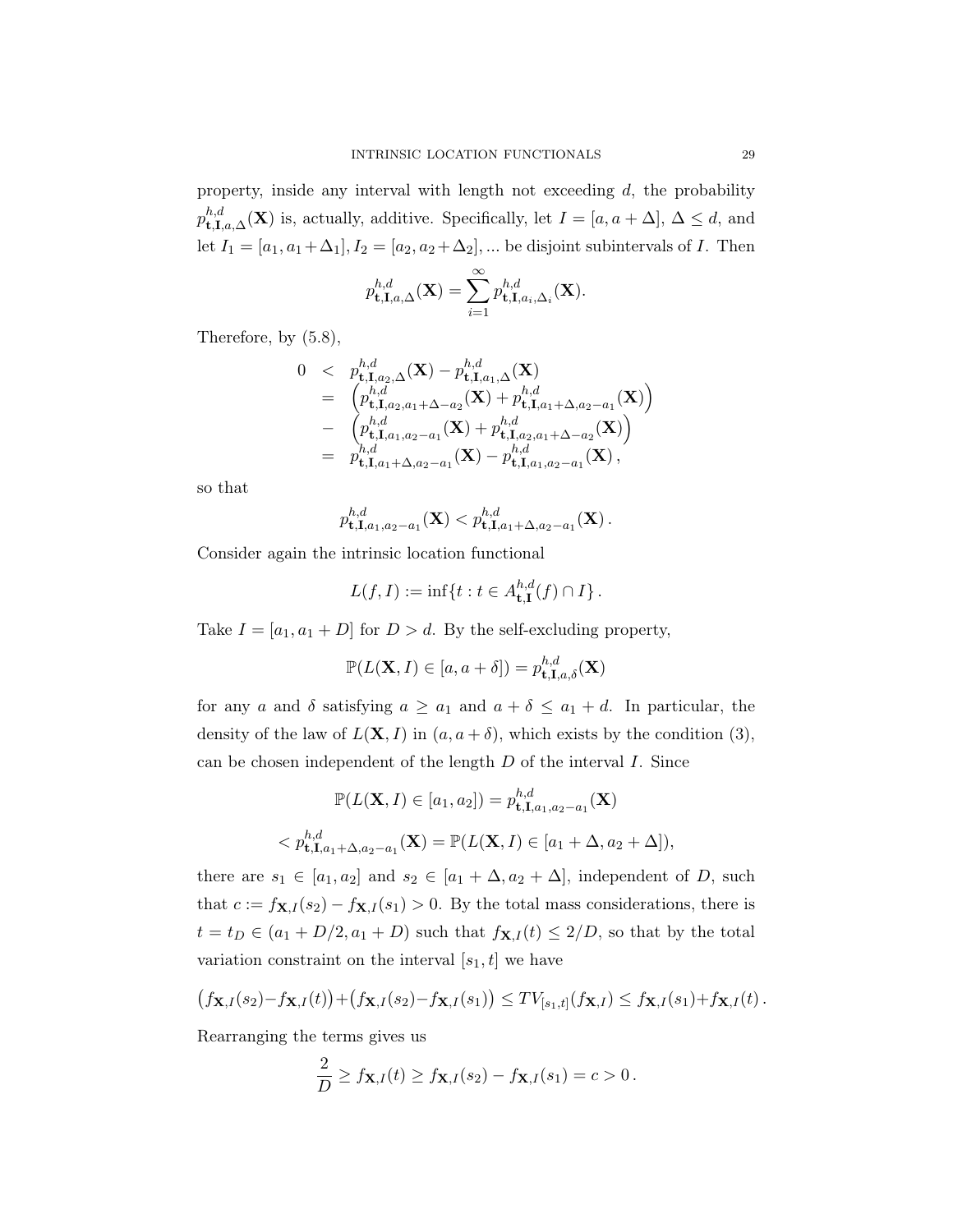This relation, however, cannot hold for D large enough. The resulting contradiction proves that  $p_{\mathbf{t},\mathbf{I},a,\Delta}^{h,d}(\mathbf{X})$  is a non-increasing function of a.

We can repeat the above argument by considering instead the intrinsic location functional,

$$
L_1(f, I) := \sup\{t : t \in A_{\mathbf{t}, \mathbf{I}}^{h, d}(f) \cap I\}.
$$

This will show that  $p_{t,\mathbf{I},a,\Delta}^{h,d}$  is a non-decreasing function of a. It follows that  $p_{\mathbf{t},\mathbf{I},a,\Delta}^{h,d}$  must be independent of a.

The combination of the last two lemmas, obviously, completes the proof of Theorem 5.1.  $\Box$ 

#### 6. Intrinsic locations sets

The arguments in the proof of Theorem 5.1 establishing the stationarity of the process  $\bf{X}$  used only intrinsic location functionals of a special kind. In this section we concentrate on these special functionals. This will allow us both to relax the assumptions of Theorem 5.1 and to extend its statement to stochastic processes with sample paths in certain spaces different from the space of continuous functions.

Let V denote the collection of all subsets of R. We equip V with the  $\sigma$ -field  $\mathcal{F}_{\mathcal{V}}$  generated by the sets

$$
\Big\{A\subseteq\mathbb{R}:\ A\cap I=\emptyset\Big\},\ I=[a,b],\ -\infty
$$

**Definition 2.** Let  $H$  be a set of functions on  $\mathbb{R}$ , invariant under shifts, equipped with its cylindrical  $\sigma$ -field. An **intrinsic location set** A is a measurable mapping from  $H$  to  $V$  that satisfies

$$
A(\theta_c f) = A(f) - c
$$

for every  $c \in \mathbb{R}$ .

The following example shows that the set that played the crucial role in the proof of Theorem 5.1 is an intrinsic location set on  $C(\mathbb{R})$ .

**Example 6.1.** Let  $H = C(\mathbb{R})$ , and consider the set  $A^{h,d}_{\text{L}I}$  $_{\mathbf{t},\mathbf{I}}^{n,a}$  defined in (5.2). We will check that it is an intrinsic location set. Clearly, only measurability needs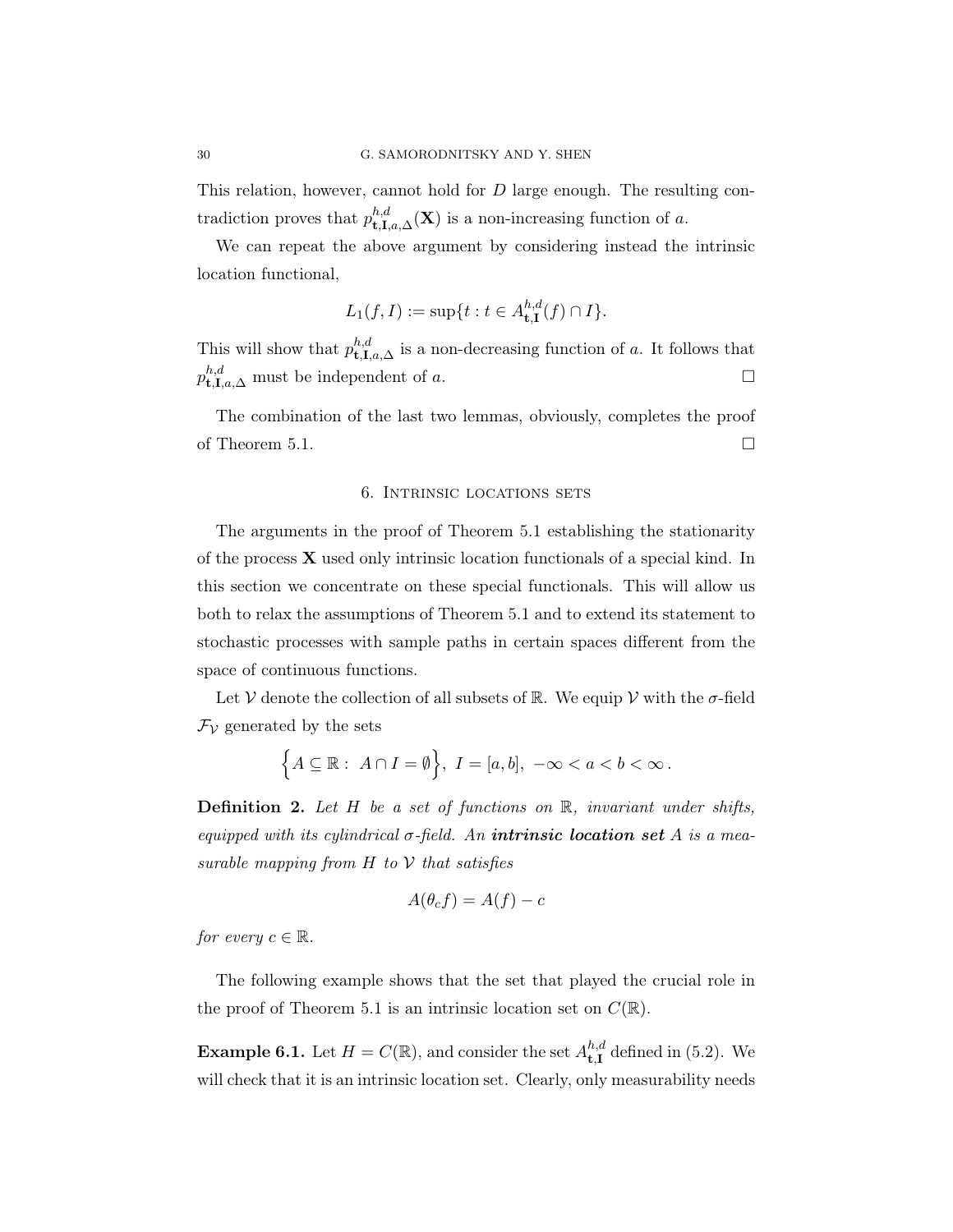to be checked. To this end, for  $h, r \in \mathbb{R}$  define a map  $\tau_{h,r} : C(\mathbb{R}) \to [-\infty, r]$ by

$$
\tau_{h,r}(f)=\sup\{t\leq r:\,f(t)=h\},\ f\in C(\mathbb{R}).
$$

Since for each  $t \in (-\infty, r],$ 

$$
\{f \in C(\mathbb{R}) : \tau_{h,r}(f) \ge t\} = \{f \in C(\mathbb{R}) : f(s) = h \text{ for some } t \le s \le r\}
$$

$$
= \bigcap_{k=1}^{\infty} \bigcup_{q \in [t,r] \cap \mathbb{Q}} \{f \in C(\mathbb{R}) : |f(q) - h| \le 1/k\},
$$

where  $\mathbb Q$  is the set of rational numbers, the map  $\tau_{h,r}$  is measurable. Since for any  $-\infty < a < b < \infty$ 

$$
\left\{ f \in C(\mathbb{R}) : A_{\mathbf{t},\mathbf{I}}^{h,d}(f) \cap [a,b] \neq \emptyset \right\}
$$
\n
$$
= \bigcup_{\substack{r \in [a,b] \cap \mathbb{Q} \\ \text{or } r = a \text{ or } r = b}} \left\{ f \in C(\mathbb{R}) : \tau_{h,r}(f) \ge a, \ f(t) \ne h \text{ on } (\tau_{h,r}(f), \tau_{h,r}(f) + d + \varepsilon) \right\}
$$

for some  $\varepsilon > 0$ ,  $f(\tau_{h,r}(f) + t_i) \in I_i$ ,  $i = 1, ..., n$ ,

the measurability of  $A_{\mathbf{t},\mathbf{I}}^{h,d}$  will follow once we check that every set (say,  $B_r$ ) in the union is measurable. To see that this last statement is true, denote for an interval  $I = (c_1, c_2)$  and  $\delta > 0$ ,  $I_{\delta} = (c_1 + \delta, c_2 - \delta)$  if  $c_1 + \delta < c_2 - \delta$ , and set  $I_{\delta} = \emptyset$  otherwise. Then

$$
B_r = \bigcup_{j=1}^{\infty} \bigcup_{k=1}^{\infty} \bigcup_{M=1}^{\infty} \bigcap_{m=M}^{\infty} \bigcup_{i=1}^{m}
$$
  

$$
\Big\{ f \in C(\mathbb{R}) : \tau_{h,r}(f) \in [a + (i-1)(r-a)/m, a + i(r-a)/m],
$$
  

$$
f(t) \neq h \text{ on } [a + i(r-a)/m, a + i(r-a)/m + d + 1/j],
$$
  

$$
f(a + i(r-a)/m + t_l) \in (I_l)_{1/k}, l = 1, ..., n \Big\},
$$

which makes it clear that  $B_r$  is a cylindrical set.

Therefore,  $A^{h,d}_{\text{tI}}$  $t, I$  is indeed an intrinsic location set.

Given an intrinsic location set  $A$  on  $H$ , the functionals

$$
(6.1) \ L_1(f, I) := \inf\{t \in I \cap A(f)\}, \ L_2(f, I) := \sup\{t \in I \cap A(f)\}, \ f \in H,
$$

turn out to be intrinsic location functionals. Indeed, only their measurability is not immediately clear. However, if  $I = [a, b]$ , then

$$
\{f \in H : L_1(f, I) = \infty\} = \{f \in H : A(f) \cap [a, b] = \emptyset\},\
$$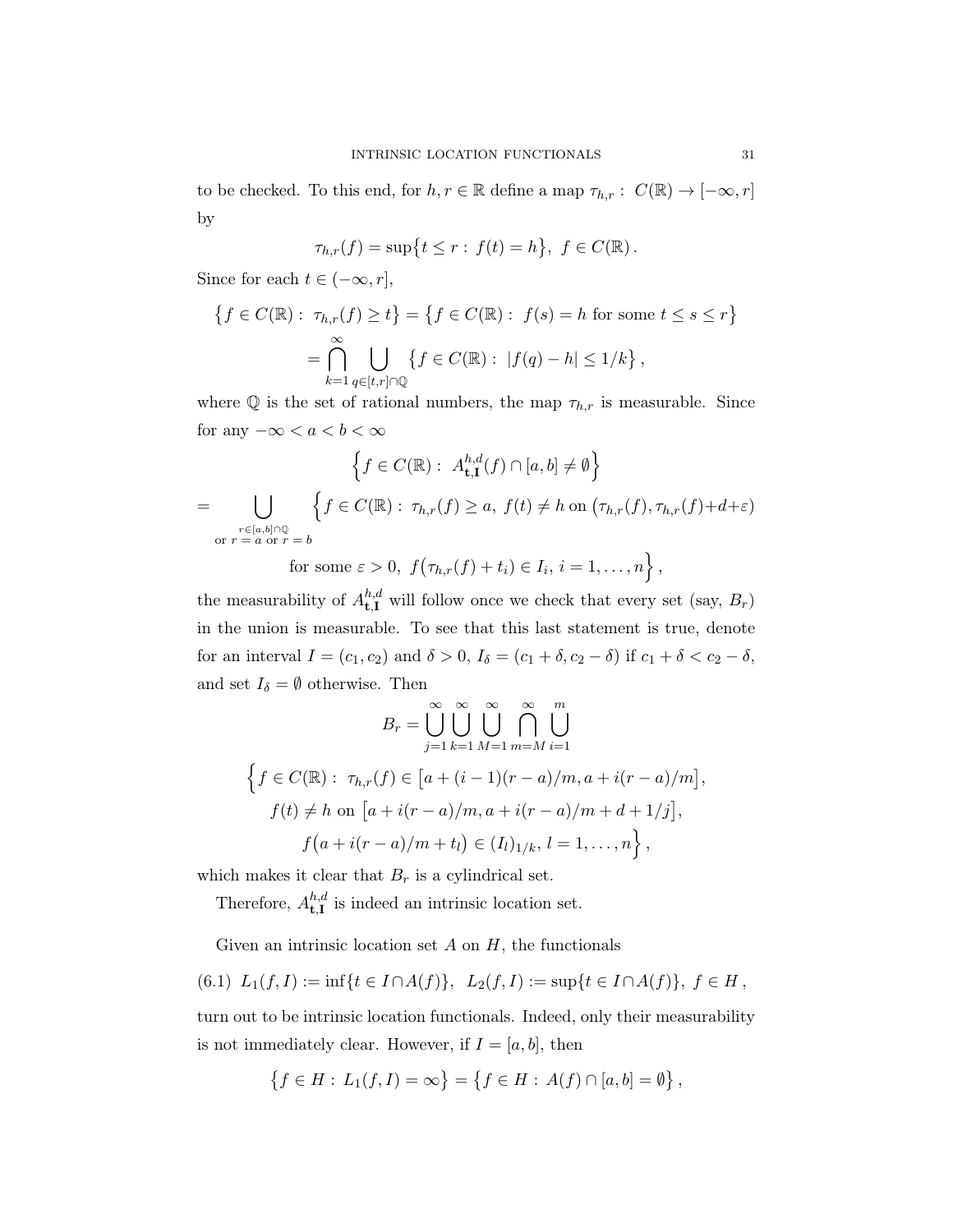while for  $a < c < b$ ,

$$
\{f \in H : L_1(f, I) \in (c, b] \cup \{\infty\}\} = \bigcup_{k=1}^{\infty} \{f \in H : A(f) \cap [a, c + 1/k] = \emptyset\}.
$$

Since these subsets of H are measurable,  $L_1(\cdot, I)$  is measurable. Measurability of  $L_2(\cdot, I)$  can be established in a similar way.

Notice that the functional  $L_1(\cdot, I)$  is an earliest occurrence intrinsic location functional in the sense introduced in Section 4 . Similarly, the functional  $L_2(\cdot, I)$  is a latest occurrence intrinsic location functional, i.e. a functional with the following property: for every  $a < b < c$  and  $f \in H$ ,

if 
$$
L(f, [b, c]) \in [b, c]
$$
 then  $L(f, [a, c]) = L(f, [b, c])$ .

We already know that, if the process is stationary, then the distribution of  $L(X,T)$  for any earliest occurrence intrinsic location functional L does not put any mass at the right endpoint of the interval, and its density in  $(0, T)$  is nonincreasing (Proposition 4.4). This applies, in particular, to the functionals  $L_1$  in (6.1). In a similar way we can show that distribution of  $L(X,T)$  for any latest occurrence intrinsic location functional L does not put any mass at the left endpoint of the interval, and its density in  $(0, T)$  is nondecreasing. This applies, in particular, to the functionals  $L_2$  in (6.1). Moreover, only functionals of the type (6.1) were used in the proof of Theorem 5.1. We obtain, therefore, the following corollary.

Corollary 6.2. Suppose that for any intrinsic location functional L on the space  $C(\mathbb{R})$ , of the type (6.1), any interval  $I = [a, b] \in \mathcal{I}$ , the law of  $L(\mathbf{X}, I)$  is absolutely continuous on  $(a, b)$  and has a density satisfying the total variation constraints. Then the process  $X$  is stationary.

We can use the idea of the intrinsic location set to extend the results of Theorem 5.1 and Corollary 6.2 to processes with sample paths in certain spaces other than the space of continuous functions. We will call a set  $H$  of functions on  $\mathbb R$  an LI set (from *locally integrable*) if it has following properties:

- $H$  is invariant under shifts;
- H is equipped with its cylindrical  $\sigma$ -field  $\mathcal{C}_H$ ;
- the map  $H \times \mathbb{R} \to \mathbb{R}$  defined by  $(f, t) \to f(t)$  is measurable;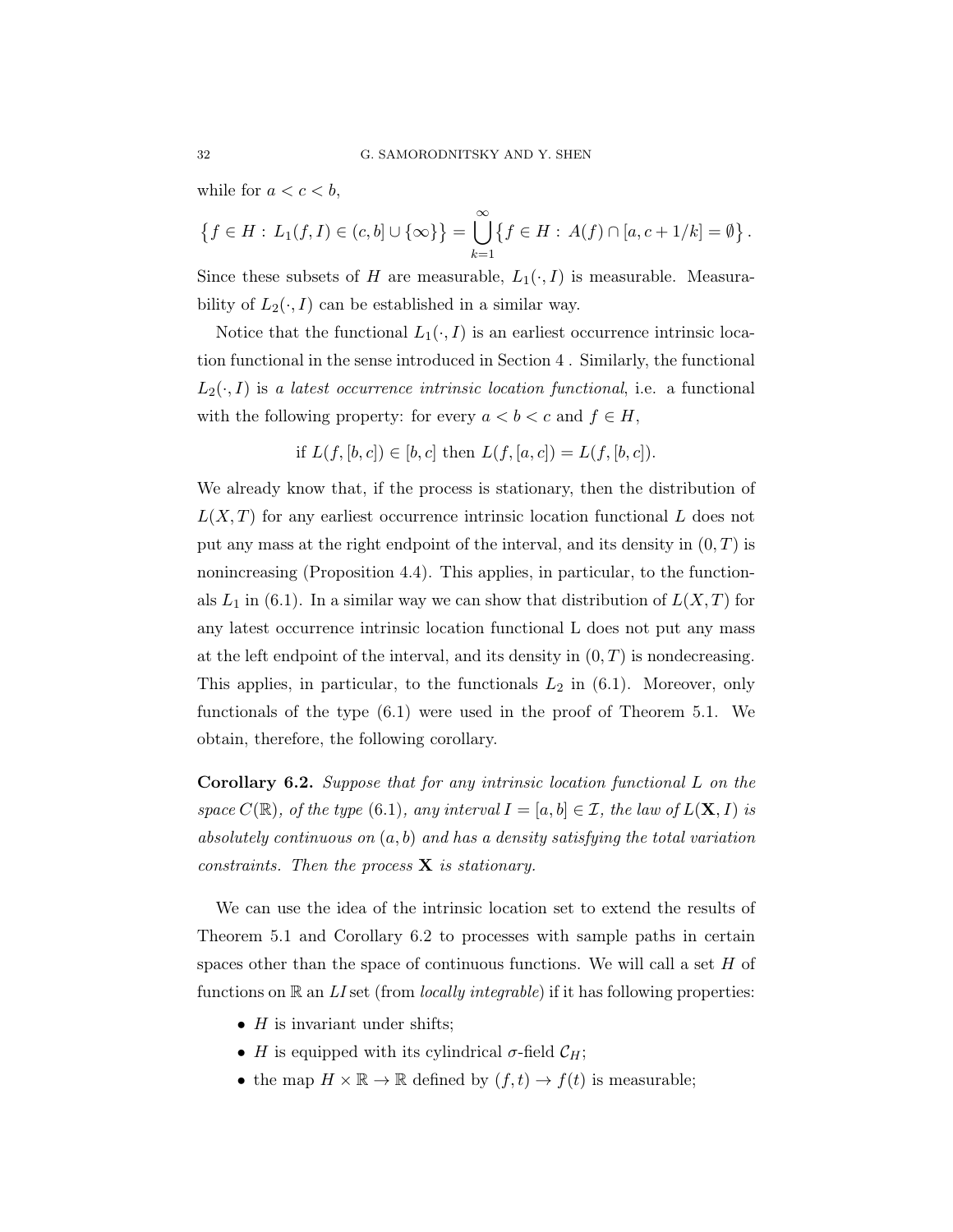• any  $f \in H$  is locally integrable.

An example of an LI set is the space  $D(\mathbb{R})$  of càdlàg functions on  $\mathbb{R}$ . Note that, by Fubini's theorem, for any  $\delta > 0$  and an LI set H, the map  $T_{\delta}: H \to$  $C(\mathbb{R})$ , defined by

(6.2) 
$$
T_{\delta}(f) = \int_{t}^{t+\delta} f(s) \, ds, \ t \in \mathbb{R}
$$

is  $\mathcal{C}_H/\mathcal{C}_{C(\mathbb{R})}$ -measurable.

Let now  $A: C(\mathbb{R}) \to V$  be an intrinsic location set on  $C(\mathbb{R})$ . If H is an LI set, then for  $\delta > 0$  we can define a mapping  $B_{\delta}: H \to V$  by  $B_{\delta} = A \circ T_{\delta}$ . By definition,  $B_{\delta}$  is measurable. Further, for any  $c \in \mathbb{R}$ ,  $T_{\delta}(\theta_c f) = \theta_c(T_{\delta} f)$ for any  $f \in H$  (using the same notation for the shift operator on different spaces). Therefore, for  $f \in H$ ,

$$
B_{\delta}(\theta_{c}f) = A(T_{\delta}(\theta_{c}f)) = A(\theta_{c}(T_{\delta}f))
$$

$$
= A(T_{\delta}f) - c = B_{\delta}(f) - c,
$$

so that  $B_{\delta}$  is an intrinsic location set on H.

Let **X** be a stochastic process with sample paths in H. For every  $\delta > 0$ , we view  $\mathbf{Y}_{\delta} = T_{\delta} \mathbf{X}$  as a stochastic process with sample paths in  $C(\mathbb{R})$ . For any intrinsic location set A on  $C(\mathbb{R})$  we have, in the above notation

$$
\inf\{t \in I \cap A(\mathbf{Y}_{\delta})\} = \inf\{t \in I \cap B_{\delta}(\mathbf{X})\}
$$

for any interval I and, similarly, with the functionals of the type  $L_2$  in (6.1). Therefore, if we assume that for any intrinsic location functional  $L$  on the space H, of the type (6.1), any interval  $I = [a, b] \in \mathcal{I}$ , the law of  $L(\mathbf{X}, I)$  is absolutely continuous on  $(a, b)$  and has a density satisfying the total variation constraints, then, for every  $\delta > 0$ , the continuous process  $\mathbf{Y}_{\delta}$  satisfies the assumptions of Corollary 6.2 and, hence, is stationary.

By Fubini's theorem we know that there is a Borel subset  $\mathbb{R}_0$  of  $\mathbb R$  of Lebesgue measure zero, such that for any  $t \notin \mathbb{R}_0$ ,

$$
nY_{1/n}(t) \to X(t) \text{ a.s.}.
$$

Combining this with the stationarity of  $\mathbf{Y}_{\delta}$  for each  $\delta > 0$  tells us that

(6.3) 
$$
(X(t_1 + h), \dots, X(t_k + h)) \stackrel{d}{=} (X(t_1), \dots, X(t_k))
$$